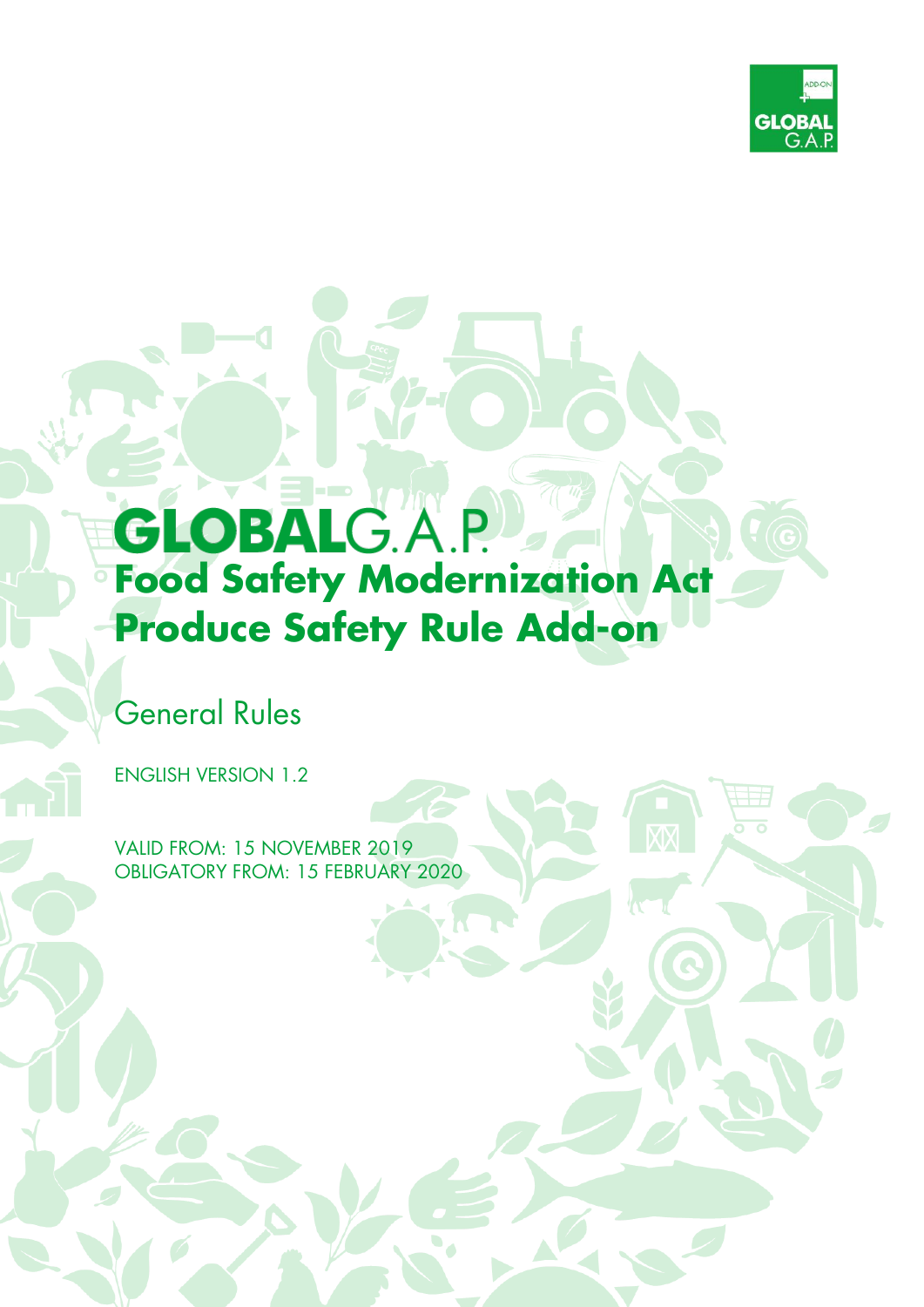

#### **TABLE OF CONTENTS**

| 1.1                                                                               |  |
|-----------------------------------------------------------------------------------|--|
|                                                                                   |  |
|                                                                                   |  |
| TABLE II: Summary of Non-conformity and Corrective Action Report Requirements  11 |  |
|                                                                                   |  |
|                                                                                   |  |
|                                                                                   |  |
|                                                                                   |  |
| 2.1                                                                               |  |
| ANNEX 2 - GLOBALG.A.P. FSMA PSR PRODUCER REGISTRATION FEES  16                    |  |
| 1 PRODUCER REGISTRATION FEE FOR PRODUCERS IN USA AND CANADA  16                   |  |
| 2 PRODUCER REGISTRATION FEE FOR PRODUCERS OUTSIDE OF USA AND CANADA 16            |  |
| ANNEX 3 - CERTIFICATE OF CONFORMANCE TEMPLATE FOR FSMA PSR ADD-ON  17             |  |
|                                                                                   |  |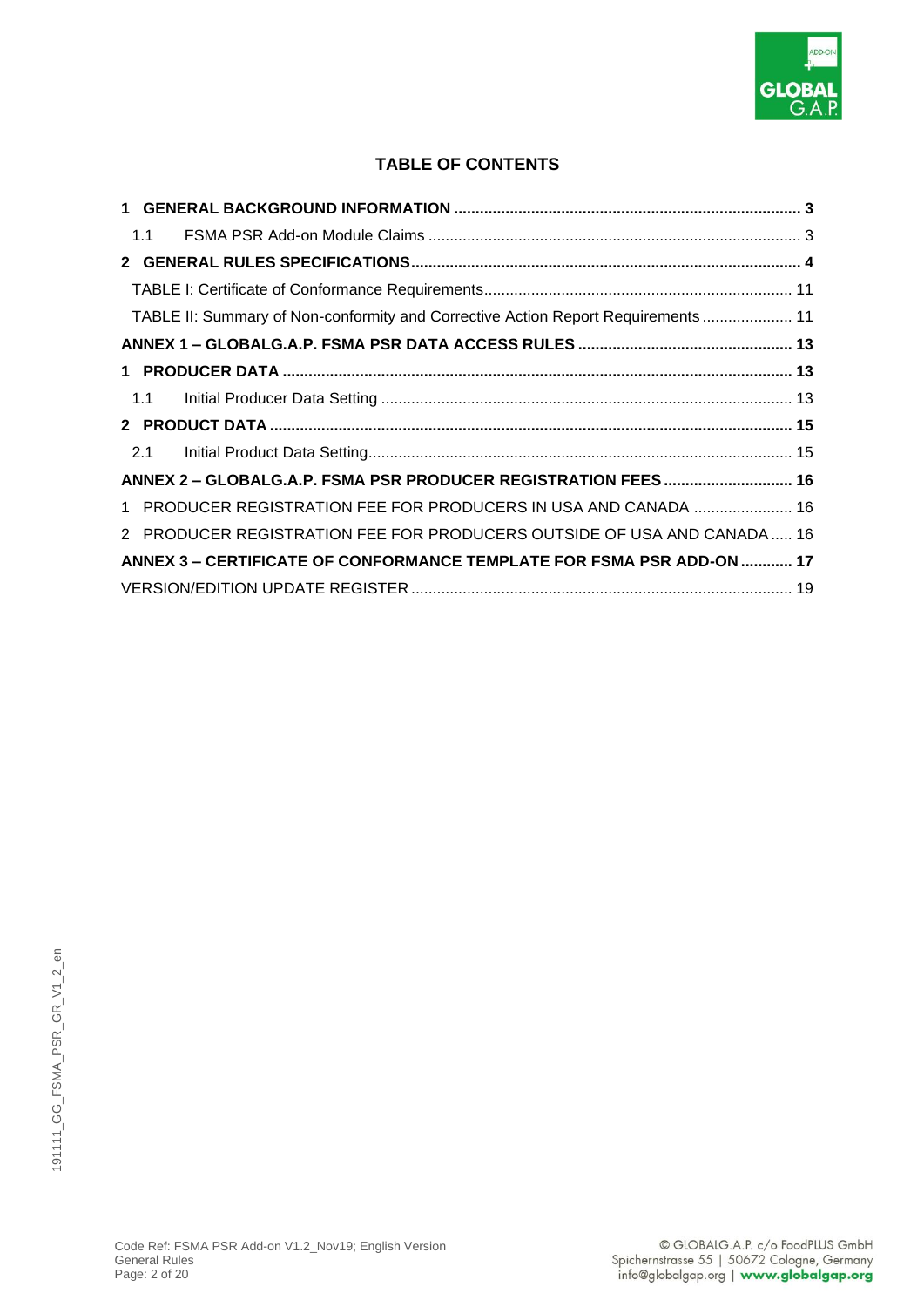

#### **1 GENERAL BACKGROUND INFORMATION**

| Name and version<br>of the add-on:                                                          | Food Safety Modernization Act Produce Safety Rule add-on<br>version 1.2                                                                                                                                                             |  |
|---------------------------------------------------------------------------------------------|-------------------------------------------------------------------------------------------------------------------------------------------------------------------------------------------------------------------------------------|--|
| Scope:                                                                                      | Any product in the Fruit and Vegetables scope of the GLOBALG.A.P.<br>Integrated Farm Assurance standard or Produce Safety Assurance<br>standard                                                                                     |  |
| Scheme ID:                                                                                  | 267                                                                                                                                                                                                                                 |  |
| Application in country(ies):                                                                | All countries of the world with United States as country of destination                                                                                                                                                             |  |
| The applicable add-on control<br>points and compliance criteria<br>(CPCC) name and version: | Food Safety Modernization Act Produce Safety Rule add-on CPCC<br>version 1.2                                                                                                                                                        |  |
| Applicable documents:                                                                       | 1. GLOBALG.A.P. FSMA PSR GR (General Rules - this document)<br>2. GLOBALG.A.P. FSMA PSR CPCC (control points and compliance<br>criteria)<br>3. GLOBALG.A.P. FSMA PSR CL (checklist)                                                 |  |
| Relevant links:                                                                             | https://www.fda.gov/Food/GuidanceRegulation/FSMA/ucm334114.htm<br>https://www.federalregister.gov/documents/2015/11/27/2015-<br>28159/standards-for-the-growing-harvesting-packing-and-holding-of-<br>produce-for-human-consumption |  |

#### **About the GLOBALG.A.P. FSMA PSR Add-on**

GLOBALG.A.P. add-on rules build up a framework where a producer can comply with a set of requirements that is additional to the compliance of a GLOBALG.A.P. standard. Based on the fact that these control points and compliance criteria are voluntary, verification against them is not covered under the GLOBALG.A.P. accreditation.

The Food Safety Modernization Act (FMSA) Produce Safety Rule (PSR) add-on is a voluntary add-on which may be used by any producer within the United States, or any producer currently exporting to or with future plans to export to the United States, with an existing GLOBALG.A.P. certificate of Integrated Farm Assurance (IFA) or Produce Safety Assurance.

Differences between IFA (or Produce Safety Assurance as subset of IFA) and the FSMA PSR are adapted in the add-on control points and compliance criteria, so that the user can make the necessary adjustments to implement the requirements of the FSMA PSR. However, every operation should review the FSMA PSR for compliance details that may not be covered in this add-on.

#### **1.1 FSMA PSR Add-on Claims**

The GLOBALG.A.P. FSMA PSR add-on is inspected against by GLOBALG.A.P. approved third-party certification bodies to serve as evidence of FSMA implementation efforts at the farm level, in keeping with the current version of the US Food and Drug Administration's FSMA PSR (21 C.F.R. Part 112). When accompanied by the GLOBALG.A.P. Integrated Farm Assurance or Produce Safety Assurance standard, the FSMA PSR add-on will aid producers in identifying FSMA requirements that must be addressed at the farm level. The add-on and IFA or Produce Safety Assurance certificates can be provided to retailers and value-chain participants as evidence of a producer's efforts toward FSMA PSR implementation. **Compliance with the add-on is not an assurance or guarantee of FSMA compliance, as legal compliance can only be determined by a regulatory authority, such as the United States Food and Drug Administration (FDA).**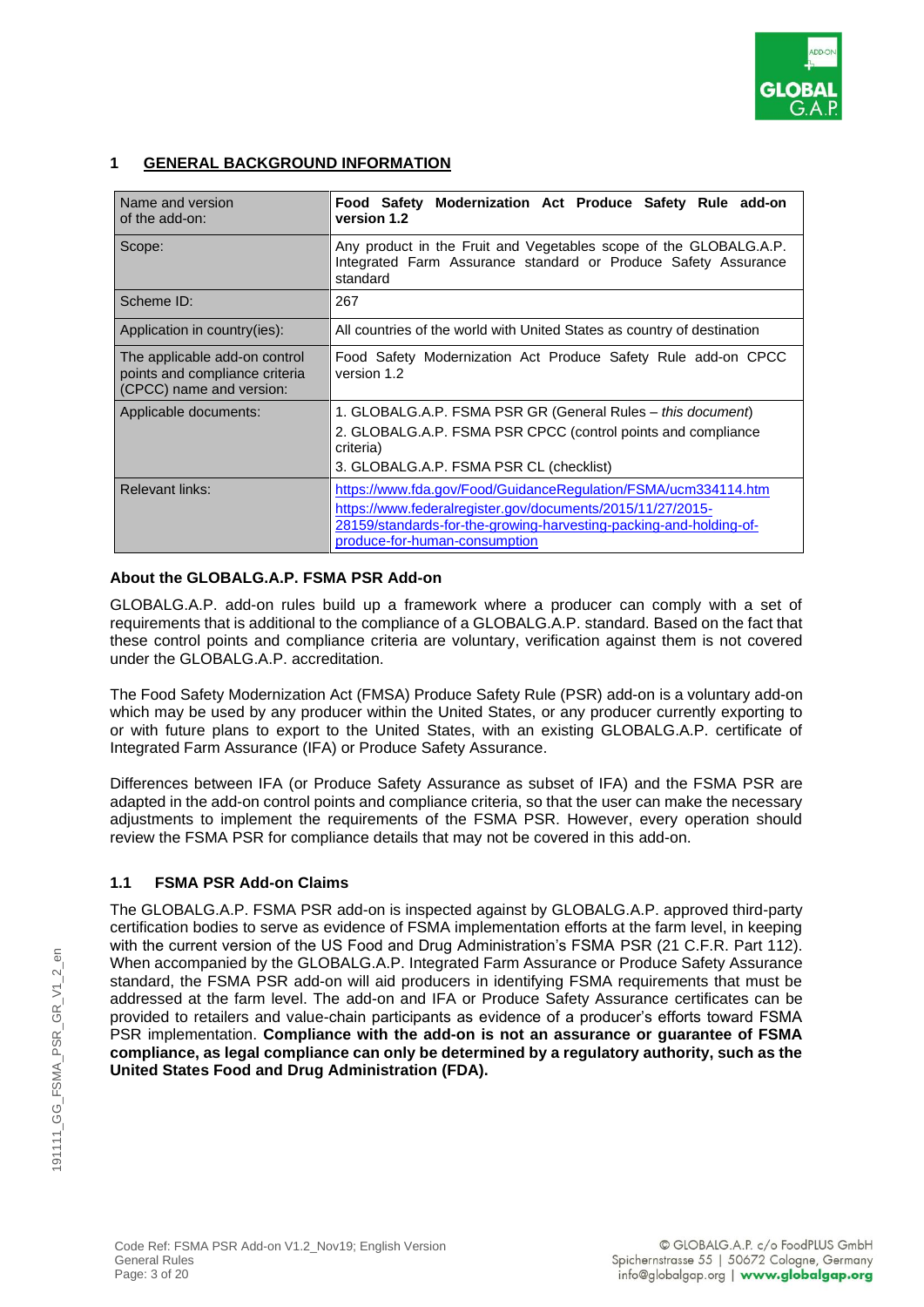

#### **2 GENERAL RULES SPECIFICATIONS**

This document refers to the clauses in the 'GLOBALG.A.P. Add-on General Rules' and defines the specific requirements for the GLOBALG.A.P. FSMA PSR add-on v1.2.

| <b>Clause</b><br>(Numbering based on<br>'GLOBALG.A.P. Add-<br>on General Rules') | <b>Add-on General Rule</b>                                                                                                                                                                                                                                                      | Specific Requirements for the GLOBALG.A.P. FSMA<br><b>PSR Add-on</b>                                                                                                                                                                                                                                                                                                                                                                                                                                                                                                                                                                                                                                                                 |
|----------------------------------------------------------------------------------|---------------------------------------------------------------------------------------------------------------------------------------------------------------------------------------------------------------------------------------------------------------------------------|--------------------------------------------------------------------------------------------------------------------------------------------------------------------------------------------------------------------------------------------------------------------------------------------------------------------------------------------------------------------------------------------------------------------------------------------------------------------------------------------------------------------------------------------------------------------------------------------------------------------------------------------------------------------------------------------------------------------------------------|
| <b>3. APPLICATION OPTIONS</b>                                                    |                                                                                                                                                                                                                                                                                 |                                                                                                                                                                                                                                                                                                                                                                                                                                                                                                                                                                                                                                                                                                                                      |
| Pre-conditions:                                                                  |                                                                                                                                                                                                                                                                                 | Producer must have a valid GLOBALG.A.P. IFA Fruit<br>and Vegetables (FV) or Produce Safety Assurance<br>certificate or be registered for GLOBALG.A.P. IFA FV or<br>Produce Safety Assurance.                                                                                                                                                                                                                                                                                                                                                                                                                                                                                                                                         |
| 3.1 Option 1 -<br><b>Individual Producer</b>                                     |                                                                                                                                                                                                                                                                                 | Applicable as in 'GLOBALG.A.P. Add-on General Rules'                                                                                                                                                                                                                                                                                                                                                                                                                                                                                                                                                                                                                                                                                 |
| 3.1.1                                                                            | Option 1 - Multisite without<br>Implementation of a QMS                                                                                                                                                                                                                         | Applicable as in 'GLOBALG.A.P. Add-on General Rules'                                                                                                                                                                                                                                                                                                                                                                                                                                                                                                                                                                                                                                                                                 |
| 3.1.2                                                                            | Option 1 - Multisite with<br>Implementation of a QMS                                                                                                                                                                                                                            | Applicable as in 'GLOBALG.A.P. Add-on General Rules'                                                                                                                                                                                                                                                                                                                                                                                                                                                                                                                                                                                                                                                                                 |
| 3.2 Option $2 -$<br>Producer Group                                               |                                                                                                                                                                                                                                                                                 | Applicable as in 'GLOBALG.A.P. Add-on General Rules'                                                                                                                                                                                                                                                                                                                                                                                                                                                                                                                                                                                                                                                                                 |
| <b>4. REGISTRATION PROCESS</b>                                                   |                                                                                                                                                                                                                                                                                 |                                                                                                                                                                                                                                                                                                                                                                                                                                                                                                                                                                                                                                                                                                                                      |
| 4.1 Certification Bodies/Farm Assurer                                            |                                                                                                                                                                                                                                                                                 |                                                                                                                                                                                                                                                                                                                                                                                                                                                                                                                                                                                                                                                                                                                                      |
| a)                                                                               | The applicant shall register<br>with a GLOBALG.A.P.<br>approved certification body.                                                                                                                                                                                             | Producers must register with a certification body<br>approved to conduct this add-on, which must be the<br>same certification body that conducts the IFA FV or<br>Produce Safety Assurance inspection.                                                                                                                                                                                                                                                                                                                                                                                                                                                                                                                               |
| c)                                                                               | Information on approved CBs<br>is available for every add-on<br>and published on the<br>GLOBALG.A.P. website if<br>requested by the program<br>owner.                                                                                                                           | Applicable as for the IFA or Produce Safety Assurance<br>standard.                                                                                                                                                                                                                                                                                                                                                                                                                                                                                                                                                                                                                                                                   |
| 4.2 Registration                                                                 |                                                                                                                                                                                                                                                                                 |                                                                                                                                                                                                                                                                                                                                                                                                                                                                                                                                                                                                                                                                                                                                      |
| d)                                                                               | The duration of the service<br>contract is set between the CB<br>and the producer.                                                                                                                                                                                              | Same contract that is concluded for the IFA FV or<br>Produce Safety Assurance inspections.                                                                                                                                                                                                                                                                                                                                                                                                                                                                                                                                                                                                                                           |
| 4.2 Registration                                                                 |                                                                                                                                                                                                                                                                                 |                                                                                                                                                                                                                                                                                                                                                                                                                                                                                                                                                                                                                                                                                                                                      |
| 4.3.2 Parallel<br>Production and<br><b>Parallel Ownership</b>                    | Any applicant/certificate<br>holder (individual producer,<br>multisite or producer group)<br>who owns GLOBALG.A.P.<br>and non-GLOBALG.A.P.<br>products (of the same<br>product) at any time needs to<br>register for parallel production<br>(PP) or parallel ownership<br>(PO). | Not applicable. Registration for parallel production or<br>parallel ownership is not possible with the FSMA PSR<br>add-on. The add-on can exclude IFA FV or Produce<br>Safety Assurance certified commodities. As example, a<br>producer has IFA FV certified tomatoes and lettuce. If<br>the add-on certificate includes tomatoes, it must include<br>all tomatoes that are certified under the IFA FV<br>certificate. The producer cannot have some IFA FV<br>certified tomatoes included in the add-on but other<br>certified tomatoes that are not. However, the producer<br>can have FSMA PSR add-on tomatoes and not IFA FV<br>certified lettuce. This is not the same as PP/PO, as<br>PP/PO exists within the same commodity. |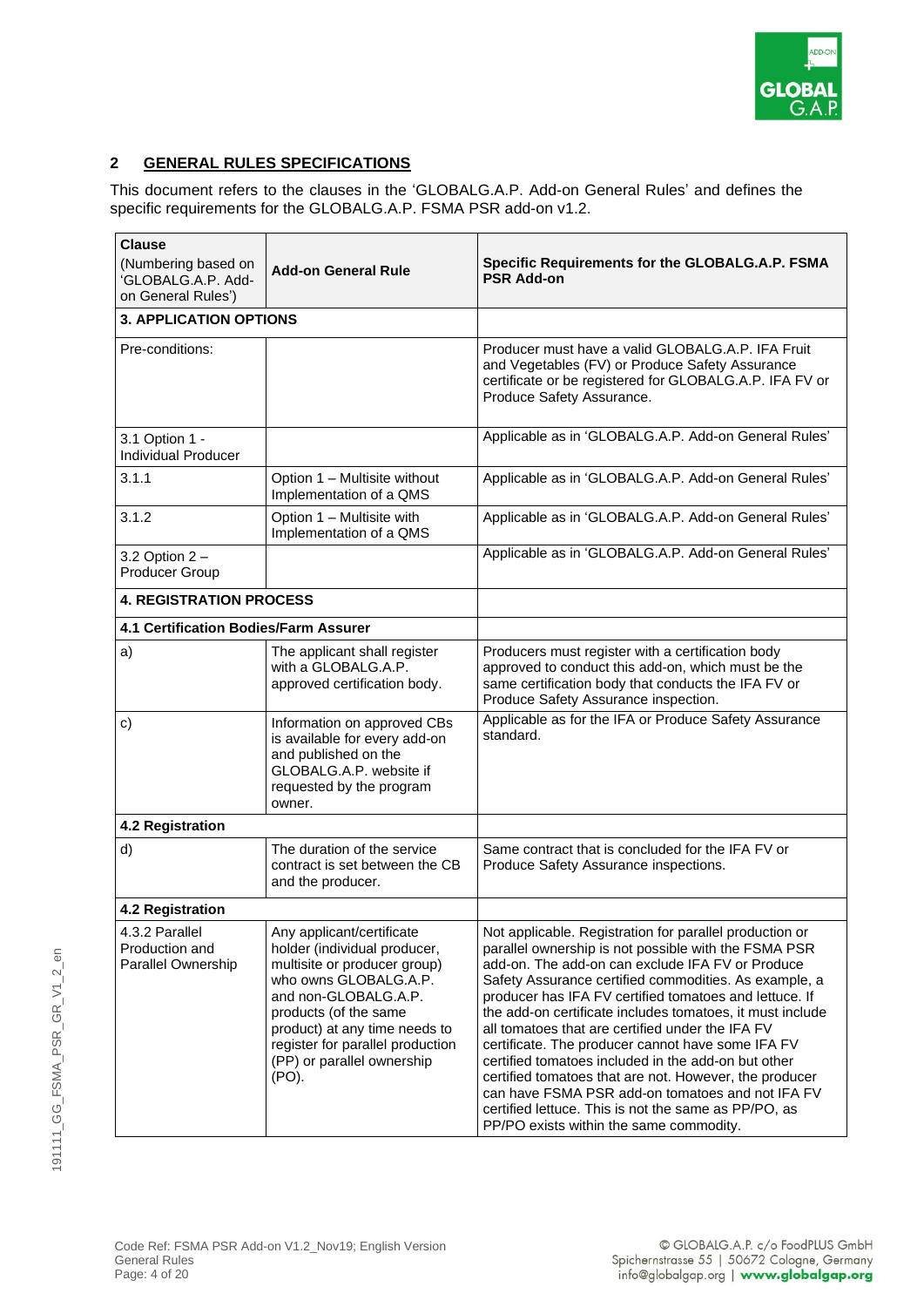

| <b>Clause</b><br>(Numbering based on<br>'GLOBALG.A.P. Add-<br>on General Rules') | <b>Add-on General Rule</b>                                                                                                                                                                                            | Specific Requirements for the GLOBALG.A.P. FSMA<br><b>PSR Add-on</b>                                                                                                                                                                                                                                                                                                                                                                                                                                                                                                                                                                                                                                                                                                                            |
|----------------------------------------------------------------------------------|-----------------------------------------------------------------------------------------------------------------------------------------------------------------------------------------------------------------------|-------------------------------------------------------------------------------------------------------------------------------------------------------------------------------------------------------------------------------------------------------------------------------------------------------------------------------------------------------------------------------------------------------------------------------------------------------------------------------------------------------------------------------------------------------------------------------------------------------------------------------------------------------------------------------------------------------------------------------------------------------------------------------------------------|
| <b>5. ASSESSMENT PROCESS</b>                                                     |                                                                                                                                                                                                                       |                                                                                                                                                                                                                                                                                                                                                                                                                                                                                                                                                                                                                                                                                                                                                                                                 |
| 5.1 Self-Assessment                                                              |                                                                                                                                                                                                                       |                                                                                                                                                                                                                                                                                                                                                                                                                                                                                                                                                                                                                                                                                                                                                                                                 |
| a)                                                                               | Self-assessments are required<br>in case the specific add-on<br>includes this requirement in<br>the control points and<br>compliance criteria.                                                                        | Self-assessments against the FSMA add-on shall be<br>carried out together with the IFA FV or Produce Safety<br>Assurance self-assessment.                                                                                                                                                                                                                                                                                                                                                                                                                                                                                                                                                                                                                                                       |
| 5.2 Second or Third-Party Inspections                                            |                                                                                                                                                                                                                       |                                                                                                                                                                                                                                                                                                                                                                                                                                                                                                                                                                                                                                                                                                                                                                                                 |
| a)                                                                               | A second (an appointed<br>organization) or third-party (an<br>independent certification<br>body) shall conduct the add-<br>on inspections and this shall<br>be defined in the add-on<br>general rules specifications. | Only third-party inspections are allowed.                                                                                                                                                                                                                                                                                                                                                                                                                                                                                                                                                                                                                                                                                                                                                       |
| b)                                                                               | The inspections shall only be<br>done by the following parties<br>as approved:                                                                                                                                        |                                                                                                                                                                                                                                                                                                                                                                                                                                                                                                                                                                                                                                                                                                                                                                                                 |
| i)                                                                               | CB inspectors or auditors that<br>are already approved to<br>conduct inspections for<br>accredited standards such as<br>GLOBALG.A.P.                                                                                  | CBs shall be finally approved by GLOBALG.A.P. for the<br>IFA FV standard.<br>Inspectors/auditors shall comply with GLOBALG.A.P.<br>inspector qualification requirements including those on<br>communication skills, independence, and confidentiality,<br>and demonstrate sufficient competence of the FSMA PSR<br>as specified in 'Inspector Qualifications' below.<br>Inspectors/auditors must complete the GLOBALG.A.P.<br>FSMA PSR add-on online technical training (2-hour<br>webinar) with successful completion of all online tests,<br>and respective updates within 3 months after release in<br>the inspector's language.<br>The CBs are responsible for the supervision and<br>maintenance of the inspector and auditor competence<br>according to the requirements of this program. |
| ii)                                                                              | Inspectors or auditors from<br>GLOBALG.A.P. approved CBs<br>conducting inspections<br>against non-accredited<br>standards, or                                                                                         | Not applicable                                                                                                                                                                                                                                                                                                                                                                                                                                                                                                                                                                                                                                                                                                                                                                                  |
| iii)                                                                             | Licensed Farm Assurers that<br>have approval for assessing<br>the specific add-on.                                                                                                                                    | Not applicable                                                                                                                                                                                                                                                                                                                                                                                                                                                                                                                                                                                                                                                                                                                                                                                  |
| 5.2.1 Option 1 - Individual Producer (without QMS)                               |                                                                                                                                                                                                                       |                                                                                                                                                                                                                                                                                                                                                                                                                                                                                                                                                                                                                                                                                                                                                                                                 |
| a)                                                                               | Producer receives an annual<br>inspection.                                                                                                                                                                            | As applicable in reference standard: GLOBALG.A.P.<br>IFA FV or Produce Safety Assurance                                                                                                                                                                                                                                                                                                                                                                                                                                                                                                                                                                                                                                                                                                         |
| b)                                                                               | The duration and timing of<br>inspections will be clarified.                                                                                                                                                          | The CB assessment must be conducted in combination<br>with the GLOBALG.A.P. IFA FV or Produce Safety<br>Assurance audit/inspection. The duration depends,<br>amongst other factors, on the complexity of activities,<br>the size of the area under certification. Minimum<br>inspection planning guidelines for certification bodies: 1<br>hour.                                                                                                                                                                                                                                                                                                                                                                                                                                                |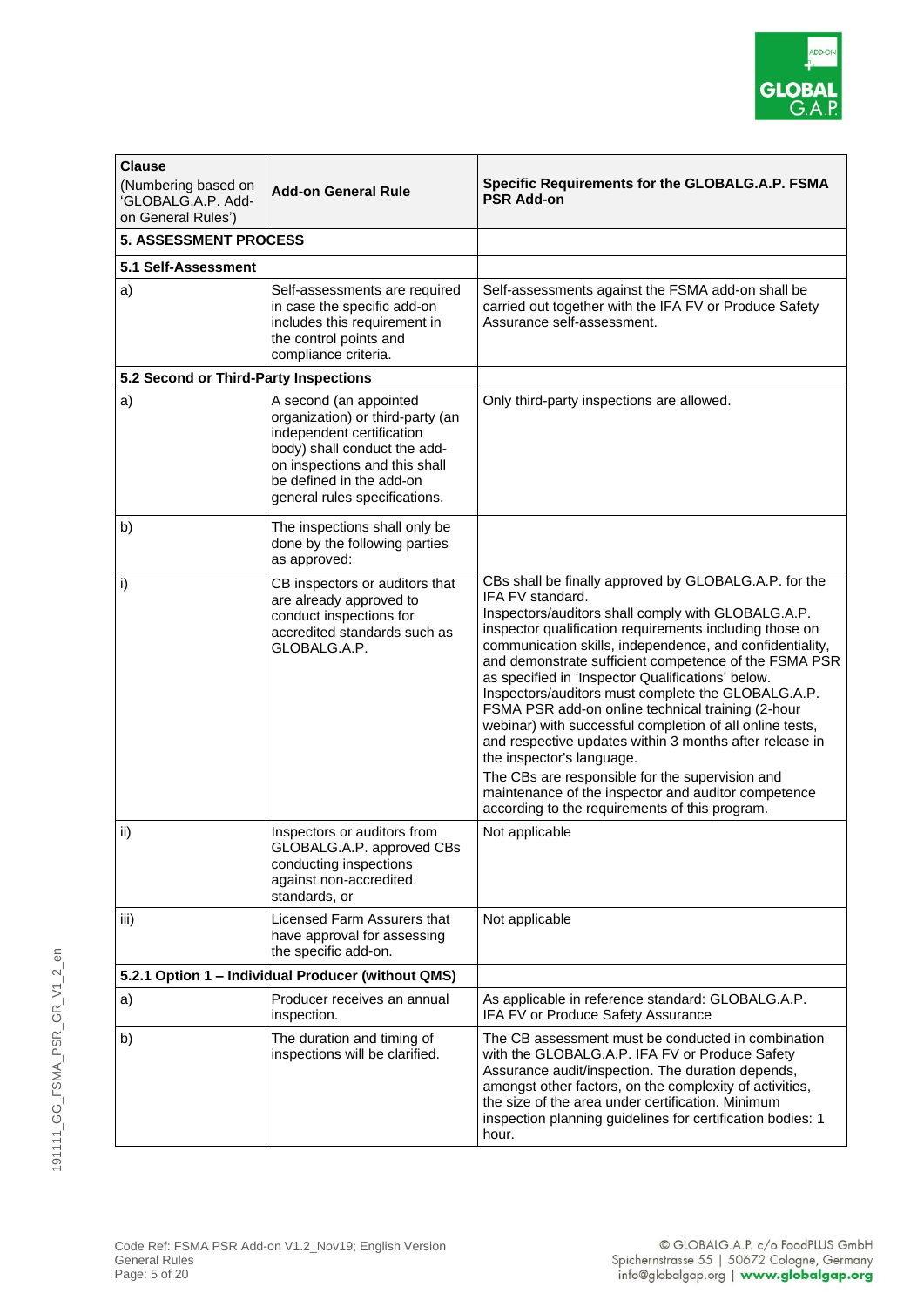

| <b>Clause</b>                             |                                                                                                                                                                                                                                                                                                                        |                                                                                                                                                                                                                                                                                                                                                                                                                                                                                                                 |
|-------------------------------------------|------------------------------------------------------------------------------------------------------------------------------------------------------------------------------------------------------------------------------------------------------------------------------------------------------------------------|-----------------------------------------------------------------------------------------------------------------------------------------------------------------------------------------------------------------------------------------------------------------------------------------------------------------------------------------------------------------------------------------------------------------------------------------------------------------------------------------------------------------|
| (Numbering based on<br>'GLOBALG.A.P. Add- | <b>Add-on General Rule</b>                                                                                                                                                                                                                                                                                             | <b>Specific Requirements for the GLOBALG.A.P. FSMA</b><br><b>PSR Add-on</b>                                                                                                                                                                                                                                                                                                                                                                                                                                     |
| on General Rules')                        |                                                                                                                                                                                                                                                                                                                        |                                                                                                                                                                                                                                                                                                                                                                                                                                                                                                                 |
| and Option 2 - Group                      | 5.2.2 Option 1 - Individual Producer with a QMS                                                                                                                                                                                                                                                                        | Refer to the 'GLOBALG.A.P. General Regulations' v5.2,<br>Part I, 5.2, and Part II as the same rules will apply.                                                                                                                                                                                                                                                                                                                                                                                                 |
| a)                                        | The QMS and the producers<br>must be inspected/audited.                                                                                                                                                                                                                                                                | Applicable as reference standard: GLOBALG.A.P. IFA FV<br>or Produce Safety Assurance. The internal register and<br>CB register, report, and certificate annex must reflect<br>actual producers assessed for the GLOBALG.A.P. FSMA<br>PSR add-on.                                                                                                                                                                                                                                                                |
| b)                                        | The CB does not inspect all<br>producers/sites, but just a<br>sample. It is not the<br>responsibility of the CB to<br>determine the compliance of<br>each producer/site, as this<br>responsibility rests with the<br>applicant. The CB must<br>assess whether the<br>applicant's internal controls<br>are appropriate. | Applicable as reference standard: GLOBALG.A.P. IFA FV<br>or Produce Safety Assurance. The internal inspection<br>must include an assessment of the FSMA PSR add-on for<br>each FSMA PSR add-on registered producer, and the CB<br>auditor must review the FSMA PSR add-on assessment<br>reports during the QMS audit.                                                                                                                                                                                           |
| c)                                        | The duration of inspections<br>will be clarified.                                                                                                                                                                                                                                                                      | The same rules apply as those for Option 1 multisite<br>with QMS or Option 2 under the IFA FV or Produce<br>Safety Assurance.                                                                                                                                                                                                                                                                                                                                                                                   |
| d)                                        | The sampling method,<br>frequency, timing will be<br>clarified.                                                                                                                                                                                                                                                        | The same rules apply as those for Option 1 multisite with<br>QMS or Option 2 under the IFA FV or Produce Safety<br>Assurance. The CB selected sample of external producer<br>inspections shall include FSMA PSR add-on a<br>proportional percentage of registered producers. E.g., a<br>producer group with 100 registered producers, where 25<br>registered producers are also registered for the FSMA<br>PSR add-on, then at least 5 producers of 10 shall be<br>selected for external inspections each year. |
| 5.3 Unannounced Surveillance Inspections  |                                                                                                                                                                                                                                                                                                                        |                                                                                                                                                                                                                                                                                                                                                                                                                                                                                                                 |
| a)                                        | It is possible that a specific<br>add-on program requires that<br>producers receive<br>unannounced surveillance<br>inspections.                                                                                                                                                                                        | If the producer is selected for an unannounced<br>surveillance inspection for the IFA FV or Produce Safety<br>Assurance, the FSMA PSR add-on will also be<br>inspected, if applicable.                                                                                                                                                                                                                                                                                                                          |
| b)                                        | If it is a requirement, 10% of<br>the add-on producers or<br>groups of a CB/Farm Assurer<br>shall be assessed annually,<br>unless stated otherwise in the<br>add-on general rules<br>specifications.                                                                                                                   | The same rules apply as those for Option 1 multisite<br>with QMS or Option 2 under the IFA FV or Produce<br>Safety Assurance.                                                                                                                                                                                                                                                                                                                                                                                   |
| c)                                        | The inspection shall be<br>announced no longer than 48<br>hours in advance.                                                                                                                                                                                                                                            | The same rules apply as those for Option 1 multisite<br>with QMS or Option 2 under the IFA FV or Produce<br>Safety Assurance.                                                                                                                                                                                                                                                                                                                                                                                   |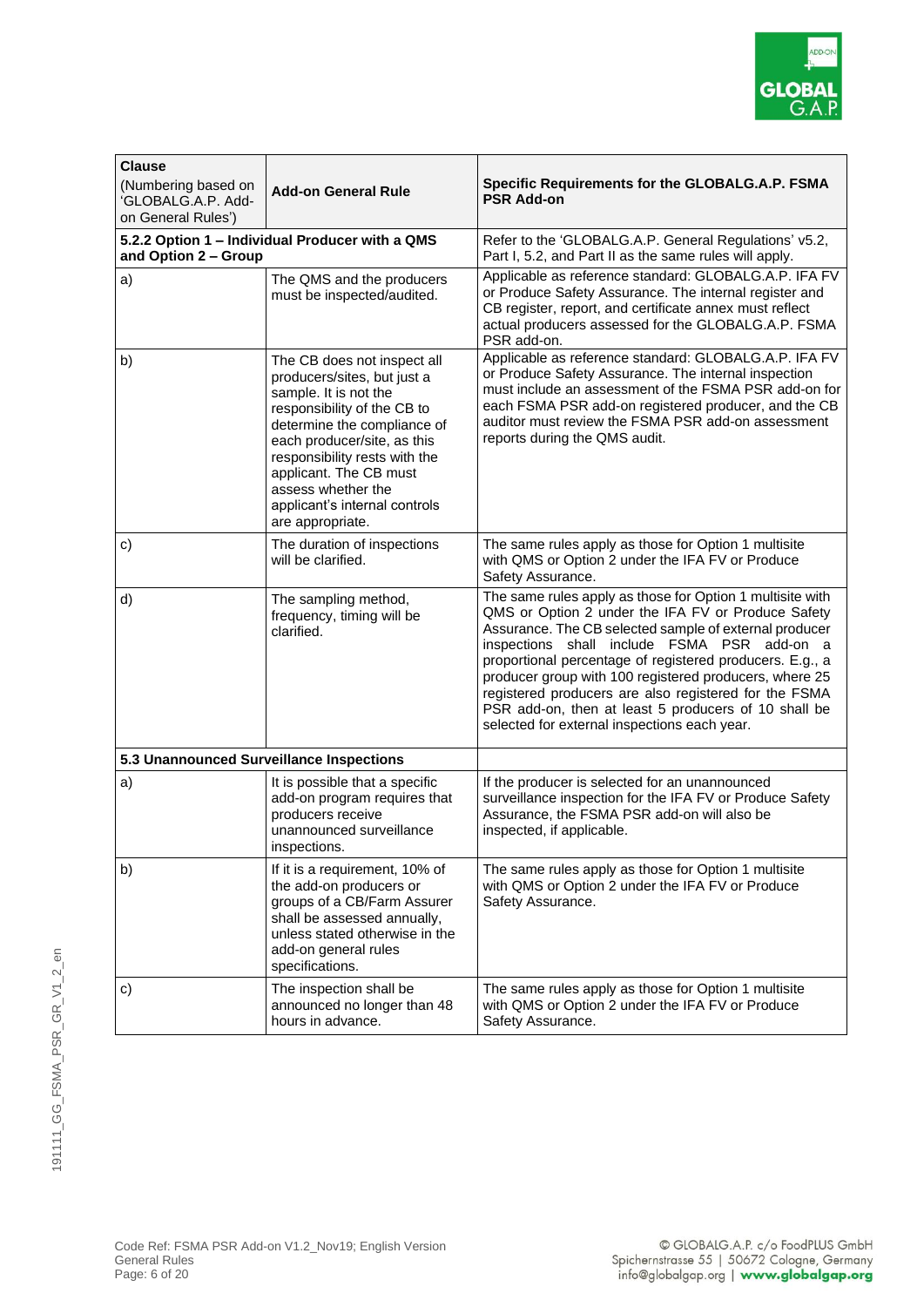

| <b>Clause</b><br>(Numbering based on<br>GLOBALG.A.P. Add-<br>on General Rules') | <b>Add-on General Rule</b>                                                                                                                                                        | Specific Requirements for the GLOBALG.A.P. FSMA<br><b>PSR Add-on</b>                                                                                                                                                                                                                                                                                                                                                                                                                                                                                                                                                   |
|---------------------------------------------------------------------------------|-----------------------------------------------------------------------------------------------------------------------------------------------------------------------------------|------------------------------------------------------------------------------------------------------------------------------------------------------------------------------------------------------------------------------------------------------------------------------------------------------------------------------------------------------------------------------------------------------------------------------------------------------------------------------------------------------------------------------------------------------------------------------------------------------------------------|
| <b>6. APPROVAL PROCESS</b>                                                      |                                                                                                                                                                                   |                                                                                                                                                                                                                                                                                                                                                                                                                                                                                                                                                                                                                        |
| Conformance                                                                     | 6.1 Requirements to Achieve and Maintain Add-on                                                                                                                                   |                                                                                                                                                                                                                                                                                                                                                                                                                                                                                                                                                                                                                        |
| a)                                                                              | The CPCC of the add-on<br>program may consist of<br>different levels; e.g., knock-out<br>points, Major Musts, Minor<br>Musts, or Recommendations<br>or may have a scoring system. | CPCC are scored as Major Must. In the case of<br>agricultural water for pre-harvest, CPCC are scored as<br>Recommendations until the FDA compliance date when<br>they will be upgraded to Major Musts. Control points<br>marked "not applicable" shall have a justification.<br>Certificate is awarded after all applicable Major Must<br>control points are demonstrated as being in<br>conformance and/or corrective actions are accepted by<br>the certification body.<br>Non-conformance to the FSMA PSR add-on shall not<br>impact compliance to the GLOBALG.A.P. IFA FV or<br>Produce Safety Assurance standard. |
| b)                                                                              | For each add-on program, the<br>conformance rules based on<br>the constitution of the CPCC<br>and will be stipulated:                                                             | All Major Musts must be 100% complied with. As long<br>as the agricultural water for pre-harvest CPCC are<br>scored as Recommendations, they will not be included<br>in the final scoring.                                                                                                                                                                                                                                                                                                                                                                                                                             |
| c)                                                                              | The compliance percentage<br>shall be calculated, taking into<br>account all the control points<br>applicable to each site and<br>product.                                        | Applicable as in the 'GLOBALG.A.P. Add-on General<br>Rules'.                                                                                                                                                                                                                                                                                                                                                                                                                                                                                                                                                           |
| d)                                                                              | In all cases, after an<br>inspection, the calculation to<br>show compliance (or non-<br>compliance) must be<br>available.                                                         | Applicable as in the 'GLOBALG.A.P. Add-on General<br>Rules'.<br>The summary of non-conformity and/or a corrective<br>action report shall be available at the closure of the<br>audit. The certificate of conformance shall be awarded<br>based on the conformance rules. See Table II.1 for<br>detailed summary of non-conformity and corrective<br>action report requirements.                                                                                                                                                                                                                                        |
| <b>6.2 Sanctions</b>                                                            |                                                                                                                                                                                   |                                                                                                                                                                                                                                                                                                                                                                                                                                                                                                                                                                                                                        |
| c)                                                                              | Outstanding non-<br>conformances identified<br>during the first inspection shall<br>be closed within the timeframe<br>agreed with the program<br>owner.                           | Applicable as in the 'GLOBALG.A.P. Add-on General<br>Rules'.<br>Corrective action report information contained in Table<br>II.2                                                                                                                                                                                                                                                                                                                                                                                                                                                                                        |
| 6.5 Letter of Conformance and Assessment Cycle                                  |                                                                                                                                                                                   | Certificate of conformance is issued, not a letter of<br>conformance. See Table I 'Certificate of Conformance<br>Requirements' and template in Annex 3.                                                                                                                                                                                                                                                                                                                                                                                                                                                                |
|                                                                                 |                                                                                                                                                                                   | FSMA PSR add-on certificate of conformance expiry<br>date shall not exceed the expiry date of the IFA FV or<br>Produce Safety Assurance certificate regardless of<br>when the assessment was undertaken.                                                                                                                                                                                                                                                                                                                                                                                                               |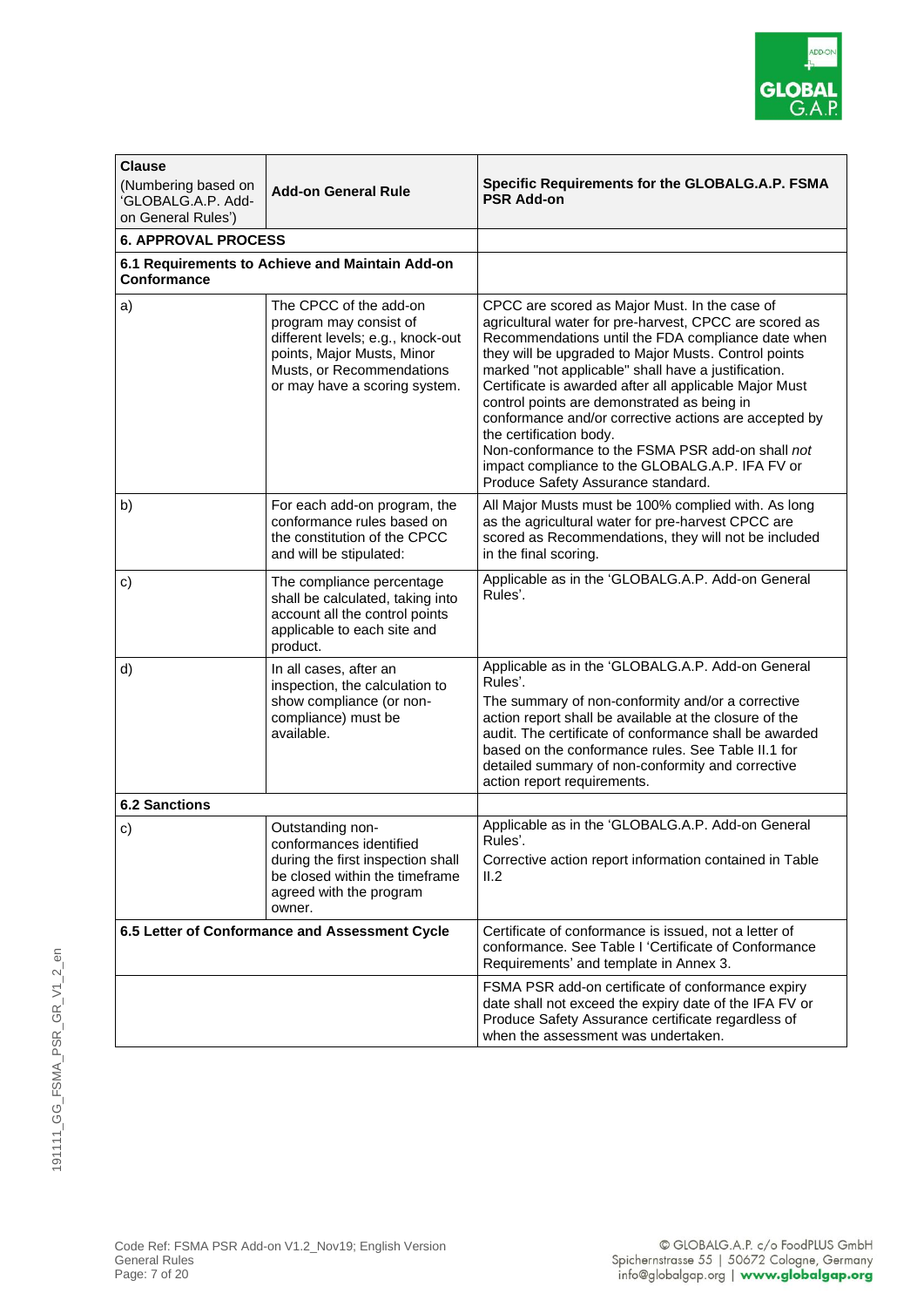

| <b>Clause</b><br>(Numbering based on<br>GLOBALG.A.P. Add-<br>on General Rules')<br>6.6 Certification Integrity Program (CIPRO) | <b>Add-on General Rule</b>                                                                                                                                                                                                                                                                                                                                                                                                                                                                                                                                   | Specific Requirements for the GLOBALG.A.P. FSMA<br><b>PSR Add-on</b>                                                                                                                                                                                                                                                                                                                                                                                                                                                                                                                                                                                                                                                                                                                                                                                                                                                                                                                                                                                                                                                                                                                            |
|--------------------------------------------------------------------------------------------------------------------------------|--------------------------------------------------------------------------------------------------------------------------------------------------------------------------------------------------------------------------------------------------------------------------------------------------------------------------------------------------------------------------------------------------------------------------------------------------------------------------------------------------------------------------------------------------------------|-------------------------------------------------------------------------------------------------------------------------------------------------------------------------------------------------------------------------------------------------------------------------------------------------------------------------------------------------------------------------------------------------------------------------------------------------------------------------------------------------------------------------------------------------------------------------------------------------------------------------------------------------------------------------------------------------------------------------------------------------------------------------------------------------------------------------------------------------------------------------------------------------------------------------------------------------------------------------------------------------------------------------------------------------------------------------------------------------------------------------------------------------------------------------------------------------|
| a)                                                                                                                             | The possibility of adding<br>CIPRO to the add-on program<br>shall be clarified.                                                                                                                                                                                                                                                                                                                                                                                                                                                                              | Applicable.<br>If CB/producer has been chosen, then GLOBALG.A.P.<br>FSMA PSR criteria shall also be verified.<br>No additional CIPRO requirements for GLOBALG.A.P.<br>FSMA PSR add-on.                                                                                                                                                                                                                                                                                                                                                                                                                                                                                                                                                                                                                                                                                                                                                                                                                                                                                                                                                                                                          |
|                                                                                                                                | <b>7. CERTIFICATION BODY REGISTRATION RULES FOR THE ADD-ON PROGRAM</b>                                                                                                                                                                                                                                                                                                                                                                                                                                                                                       |                                                                                                                                                                                                                                                                                                                                                                                                                                                                                                                                                                                                                                                                                                                                                                                                                                                                                                                                                                                                                                                                                                                                                                                                 |
| 7.1 GLOBALG.A.P. Approved CBs                                                                                                  |                                                                                                                                                                                                                                                                                                                                                                                                                                                                                                                                                              | Applicable.                                                                                                                                                                                                                                                                                                                                                                                                                                                                                                                                                                                                                                                                                                                                                                                                                                                                                                                                                                                                                                                                                                                                                                                     |
| iii)                                                                                                                           | a) Register in the<br>GLOBALG.A.P. CB extranet<br>(http://cb.globalgap.org) for<br>the new add-on.<br>b) Submit a letter of intent in<br>English to the GLOBALG.A.P.<br>Secretariat.<br>c) Pay an annual registration<br>fee according to the<br>GLOBALG.A.P. fee table that<br>will allow the CB to assess<br>against all scopes of the add-<br>on program.<br>d) Follow the database<br>training for producer<br>registration and checklist<br>uploading when applicable.<br>Register all inspectors for the<br>add-on(s) in the<br>GLOBALG.A.P. database. | Certification body license fee according to<br>GLOBALG.A.P. and GLOBALG.A.P. North America fee<br>tables.<br>Provisional approval is possible for the certification body<br>after license fee is submitted.<br>The CB will achieve final approval when the applicant<br>CB presents at least:<br>The certificate of 1 inspector/auditor who has<br>completed the Produce Safety Alliance training<br>for trainers (16 hours)<br><b>OR</b><br>The certificates of 2 inspectors/auditors, who<br>$\bullet$<br>have completed the standard face-to-face<br>Produce Safety Alliance training (8 hours)<br>It is expected that if the in-house trainer has completed<br>the Produce Safety Alliance training for trainers (16<br>hours), she/he can train her/his inspectors/auditors.<br>Otherwise GLOBALG.A.P. must verify that the CB has<br>the minimum qualified personnel to issue a FSMA PSR<br>add-on certificate of conformance (1 inspector/auditor<br>and 1 reviewer).<br>All inspectors and auditors may not be approved to take<br>the online exam and conduct inspections until after<br>completion of the GLOBALG.A.P. FSMA PSR add-on<br>online technical training (2-hour webinar). |
| 7.2 Licensed Farm<br>Assurers                                                                                                  |                                                                                                                                                                                                                                                                                                                                                                                                                                                                                                                                                              | Not applicable                                                                                                                                                                                                                                                                                                                                                                                                                                                                                                                                                                                                                                                                                                                                                                                                                                                                                                                                                                                                                                                                                                                                                                                  |

| Code Ref: FSMA PSR Add-on V1.2_Nov19; English Version |  |
|-------------------------------------------------------|--|
| <b>General Rules</b>                                  |  |
| Page: 8 of 20                                         |  |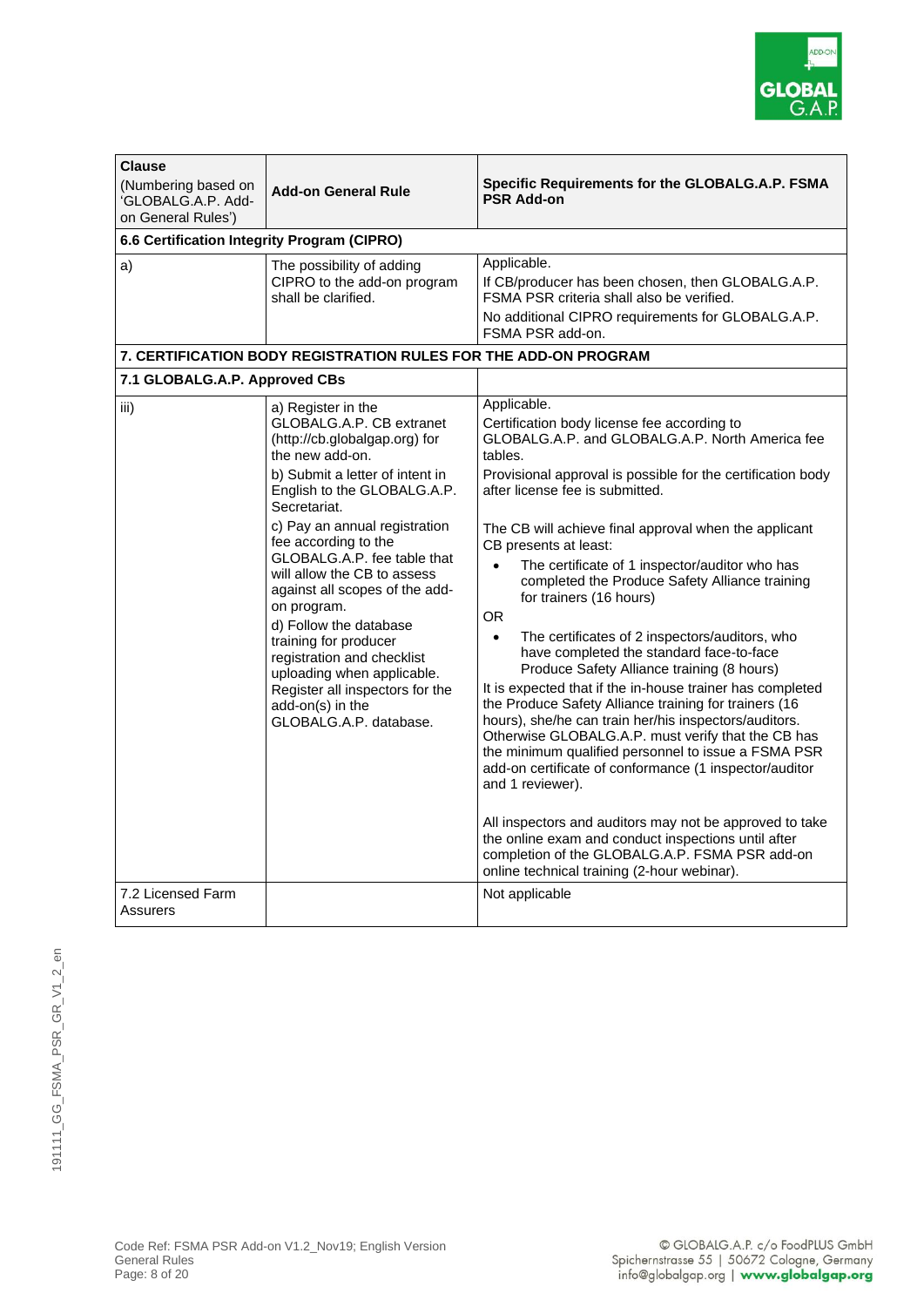

| <b>Clause</b><br>(Numbering based on<br>'GLOBALG.A.P. Add-<br>on General Rules') | <b>Add-on General Rule</b>                                                                                                | Specific Requirements for the GLOBALG.A.P. FSMA<br><b>PSR Add-on</b>                                                                                                                                                                                                                                                                                                                                                                                                                                                                                                                                                                                                                                                                                                                                                                                                                                                                                                                                                                                                                                                                                                                                                                                                                                                                                                                                                                                                                                                                                                                                                                                                                                 |
|----------------------------------------------------------------------------------|---------------------------------------------------------------------------------------------------------------------------|------------------------------------------------------------------------------------------------------------------------------------------------------------------------------------------------------------------------------------------------------------------------------------------------------------------------------------------------------------------------------------------------------------------------------------------------------------------------------------------------------------------------------------------------------------------------------------------------------------------------------------------------------------------------------------------------------------------------------------------------------------------------------------------------------------------------------------------------------------------------------------------------------------------------------------------------------------------------------------------------------------------------------------------------------------------------------------------------------------------------------------------------------------------------------------------------------------------------------------------------------------------------------------------------------------------------------------------------------------------------------------------------------------------------------------------------------------------------------------------------------------------------------------------------------------------------------------------------------------------------------------------------------------------------------------------------------|
| <b>Further Specifications</b>                                                    |                                                                                                                           |                                                                                                                                                                                                                                                                                                                                                                                                                                                                                                                                                                                                                                                                                                                                                                                                                                                                                                                                                                                                                                                                                                                                                                                                                                                                                                                                                                                                                                                                                                                                                                                                                                                                                                      |
| Data Access Rules<br>(DAR)                                                       | In case of a different data<br>release level as defined in the<br>Annex III.                                              | The level of data visibility must be fixed and signed<br>during registration with the CB. The producer or<br>producer group is the data owner and is responsible for<br>determining and granting the level of rights for data<br>access. Public information will be the same as for the<br>IFA certification.<br>See Annex 1 'GLOBALG.A.P. FSMA PSR Data Access<br>Rules'.                                                                                                                                                                                                                                                                                                                                                                                                                                                                                                                                                                                                                                                                                                                                                                                                                                                                                                                                                                                                                                                                                                                                                                                                                                                                                                                           |
| CB Inspector and<br>Auditor<br>Qualifications                                    | In case of other requirements<br>as indicated in IFA GR Part III<br>Annex III.1 and Farm Assurer<br>application document. | auditors<br>shall<br>with<br>and<br>comply<br>Inspectors<br>GLOBALG.A.P. inspector qualification requirements. In<br>addition, inspectors and auditors of this add-on must take<br>part in the GLOBALG.A.P. FSMA PSR add-on online<br>technical training (2-hour webinar) and take the online<br>exam. Inspectors and auditors must demonstrate<br>sufficient competence of the FSMA PSR with evidence of<br>attendance at a Produce Safety Alliance training class<br>with an approved instructor. The minimum expectation<br>for inspectors/auditors is the "Grower Training Course" -<br>minimum of 8-hour duration, as offered by any approved<br>trainer. This can be a private training by an approved<br>trainer.<br>The list of "Grower Training" courses that are registered<br>with PSA can be found here:<br>https://producesafetyalliance.cornell.edu/training/grower<br>-training-courses/upcoming-grower-trainings<br>A list of approved trainers - whom can conduct a<br>private class is here:<br>https://fm71.triple8.net/fmi/webd/#Trainer-Directory<br>Any one of these trainers could offer the course to CBs<br>and CB affiliates.<br>The person(s) who makes the certification decision<br>(certifier/reviewer) or at least one member of the<br>certification committee of the CB shall comply with<br>auditor qualifications as set out above. In case the<br>certification decision is related to Option 1 and does not<br>include a QMS, the CB still must have one person of the<br>certification decision committee complying with auditor<br>qualification and with the above FSMA PSR add-on<br>specific requirements.<br>No Farm Assurers are accepted as inspectors. |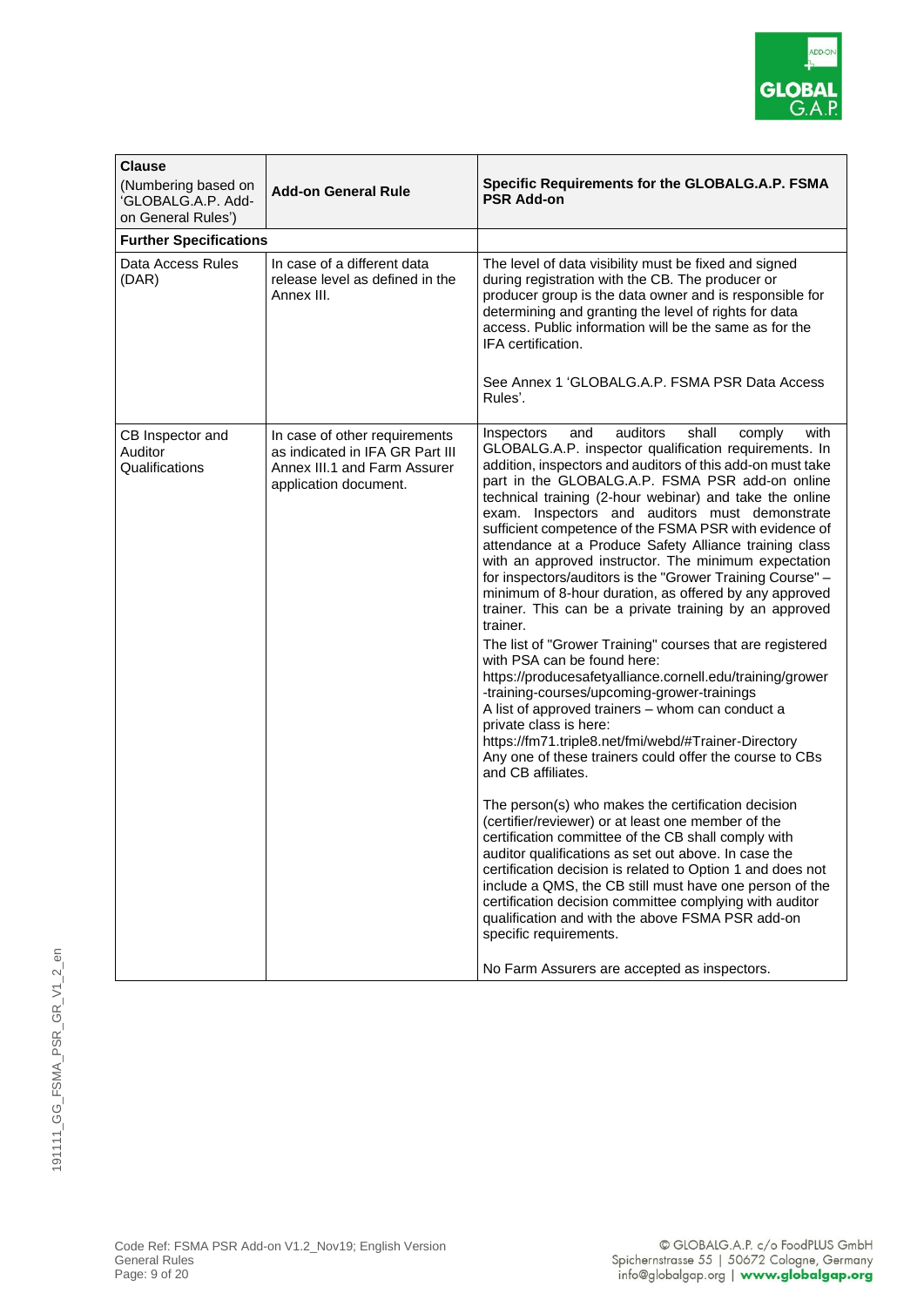

| <b>Clause</b><br>(Numbering based on<br>'GLOBALG.A.P. Add-<br>on General Rules') | <b>Add-on General Rule</b>                                                                                                     | Specific Requirements for the GLOBALG.A.P. FSMA<br><b>PSR Add-on</b>                                                                                                                                                                                                                                                                                                                                                                                                                                                                                                                                                                                                                                                                                                                                                                                                                                                                     |
|----------------------------------------------------------------------------------|--------------------------------------------------------------------------------------------------------------------------------|------------------------------------------------------------------------------------------------------------------------------------------------------------------------------------------------------------------------------------------------------------------------------------------------------------------------------------------------------------------------------------------------------------------------------------------------------------------------------------------------------------------------------------------------------------------------------------------------------------------------------------------------------------------------------------------------------------------------------------------------------------------------------------------------------------------------------------------------------------------------------------------------------------------------------------------|
| <b>QMS</b> Internal<br>Inspector and<br>Auditor<br>Qualifications                | In case of other requirements<br>as indicated in IFA GR Part II<br>Annex II.1 and Farm Assurer<br><b>Application Document.</b> | Internal inspectors and auditors shall comply with<br>GLOBALG.A.P.<br>internal<br>inspector<br>auditor<br>and<br>qualification requirements. In addition, internal inspectors<br>and auditors must demonstrate sufficient competence of<br>the FSMA PSR with evidence of attendance at a Produce<br>Alliance training<br>course. The minimum<br>Safety<br>expectation for inspectors/auditors is the "Grower<br>Training Course" - minimum of 8-hour duration. This may<br>be an internal, public, or private training. The course is<br>not required to be official Produce Safety Alliance course<br>or led by a "Produce Safety Alliance approved" instructor,<br>however, course materials must be at least equivalent to<br>the content offered in the Produce Safety Alliance<br>approved course curriculum, as required in FSMA PSR<br>Subpart C - 112.22c.<br>Farm Assurers are accepted as internal inspectors and<br>auditors. |
| <b>Producer Fees</b>                                                             | Any additional fees that may<br>apply for the different add-ons.                                                               | No additional producer fees to be assessed by GGNA in<br>USA and Canada. Global fees are defined in the 2018<br>GLOBALG.A.P. fee table (see Annex 2).                                                                                                                                                                                                                                                                                                                                                                                                                                                                                                                                                                                                                                                                                                                                                                                    |
| Any additional<br>rule/requirement not<br>mentioned in this<br>document:         | GLOBALG.A.P. database                                                                                                          | The following documents shall be uploaded in the<br>GLOBALG.A.P. database in PDF format and sent to the<br>certificate holder as protected PDF documents<br>FSMA PSR add-on assessment report<br>$\bullet$<br>Full IFA FV or Produce Safety Assurance<br>$\bullet$<br>inspection report<br>Corrective action report<br>$\bullet$<br>Certificate of conformance<br>$\bullet$<br>Please see tables below:<br>Certificate of conformance requirements<br>$\bullet$<br>Summary of non-conformity requirements<br>$\bullet$<br>Corrective action report requirements                                                                                                                                                                                                                                                                                                                                                                          |
|                                                                                  | GLOBALG.A.P. Audit Online                                                                                                      | All FSMA PSR add-on control points and all IFA FV or<br>Produce Safety Assurance control points are available<br>in GLOBALG.A.P. Audit Online, a tool for capturing all<br>audit information. Inspectors and auditors shall fill out<br>individual control points in Audit Online using the<br>system directly or automatically transfer audit data using<br>a specification API. CBs shall use the GLOBALG.A.P.<br>Audit Online when finalized and made obligatory.                                                                                                                                                                                                                                                                                                                                                                                                                                                                     |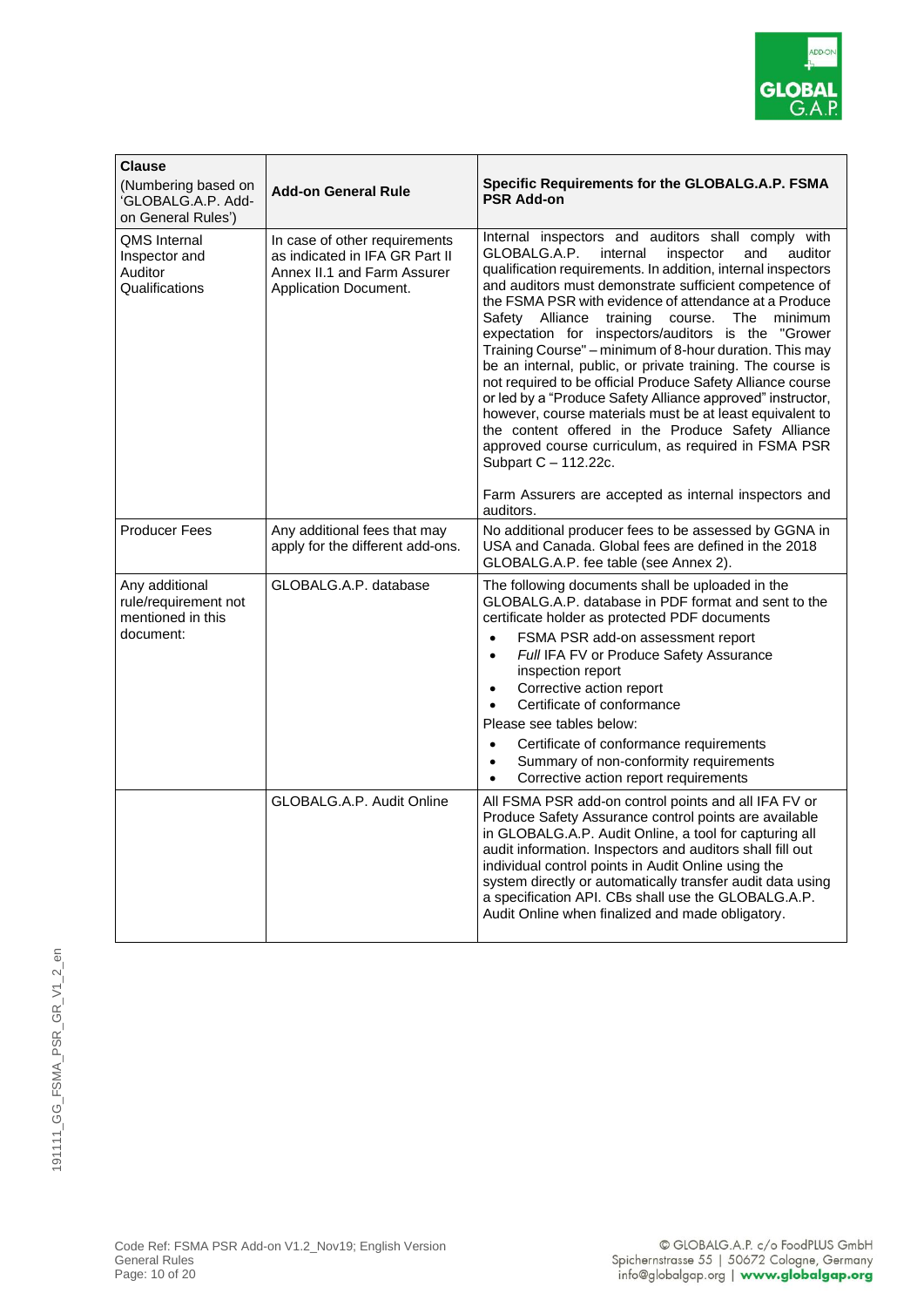

| <b>TABLE I: Certificate of Conformance Requirements</b> |                                                                               |                                                                                                                                                                                                                                                                 |
|---------------------------------------------------------|-------------------------------------------------------------------------------|-----------------------------------------------------------------------------------------------------------------------------------------------------------------------------------------------------------------------------------------------------------------|
| <b>I.1 Certificate of Conformance Requirements</b>      |                                                                               |                                                                                                                                                                                                                                                                 |
| a)                                                      | Certificate of conformance<br>requirements                                    | The certificate of conformance shall include all<br>the content specified in the GLOBALG.A.P.<br>FSMA PSR certificate of conformance template<br>(see Annex 3).<br>This certificate of conformance is only valid as<br>long as the IFA FV certificate is valid. |
| b)                                                      | Uploading the certificate of<br>conformance into the<br>GLOBALG.A.P. database | The certificate of conformance shall be uploaded<br>into the GLOBALG.A.P. database.                                                                                                                                                                             |

| TABLE II: Summary of Non-Conformity and Corrective Action Report Requirements |                                                                               |                                                                                                                                                                                                                                                                                                                                                                                                                                                                                                                                                                                                                                                                                                                                                                                                                                                                                           |  |  |
|-------------------------------------------------------------------------------|-------------------------------------------------------------------------------|-------------------------------------------------------------------------------------------------------------------------------------------------------------------------------------------------------------------------------------------------------------------------------------------------------------------------------------------------------------------------------------------------------------------------------------------------------------------------------------------------------------------------------------------------------------------------------------------------------------------------------------------------------------------------------------------------------------------------------------------------------------------------------------------------------------------------------------------------------------------------------------------|--|--|
|                                                                               | <b>II.1 Summary of Non-Conformity</b>                                         |                                                                                                                                                                                                                                                                                                                                                                                                                                                                                                                                                                                                                                                                                                                                                                                                                                                                                           |  |  |
| a)                                                                            | Summary of non-conformity<br>requirements                                     | The summary of non-conformity shall comply with<br>all content specified in the GLOBALG.A.P. FSMA<br>PSR add-on checklist under the summary of non-<br>conformity section. Upon completion of the FSMA<br>PSR add-on assessment, the written summary will<br>be produced by the auditor/inspector which must<br>include:<br>Producer/Entity assessed<br>$\bullet$<br><b>GGN</b><br>Certification scope<br>$\bullet$<br>Products included in the FSMA PSR add-on<br>$\bullet$<br>Date of the assessment<br>$\bullet$<br>Duration of assessment<br>Lists any non-conformances identified for both<br>IFA FV or Produce Safety Assurance and<br>FSMA PSR add-on<br>Provide objective evidence of non-conformities<br>$\bullet$<br>identified<br>The first and last name of the auditor/inspector<br>$\bullet$<br>Producer/Company signature<br>$\bullet$<br>Auditor/Inspector signature<br>٠ |  |  |
| b)                                                                            | Uploading the summary of non-<br>conformity into the<br>GLOBALG.A.P. database | The completed summary of non-conformity shall be<br>uploaded into the GLOBALG.A.P. database with the<br>full IFA FV or Produce Safety Assurance inspection<br>report, FSMA PSR add-on assessment report, and<br>FSMA PSR add-on certificate of conformance at the<br>closure of the audit.                                                                                                                                                                                                                                                                                                                                                                                                                                                                                                                                                                                                |  |  |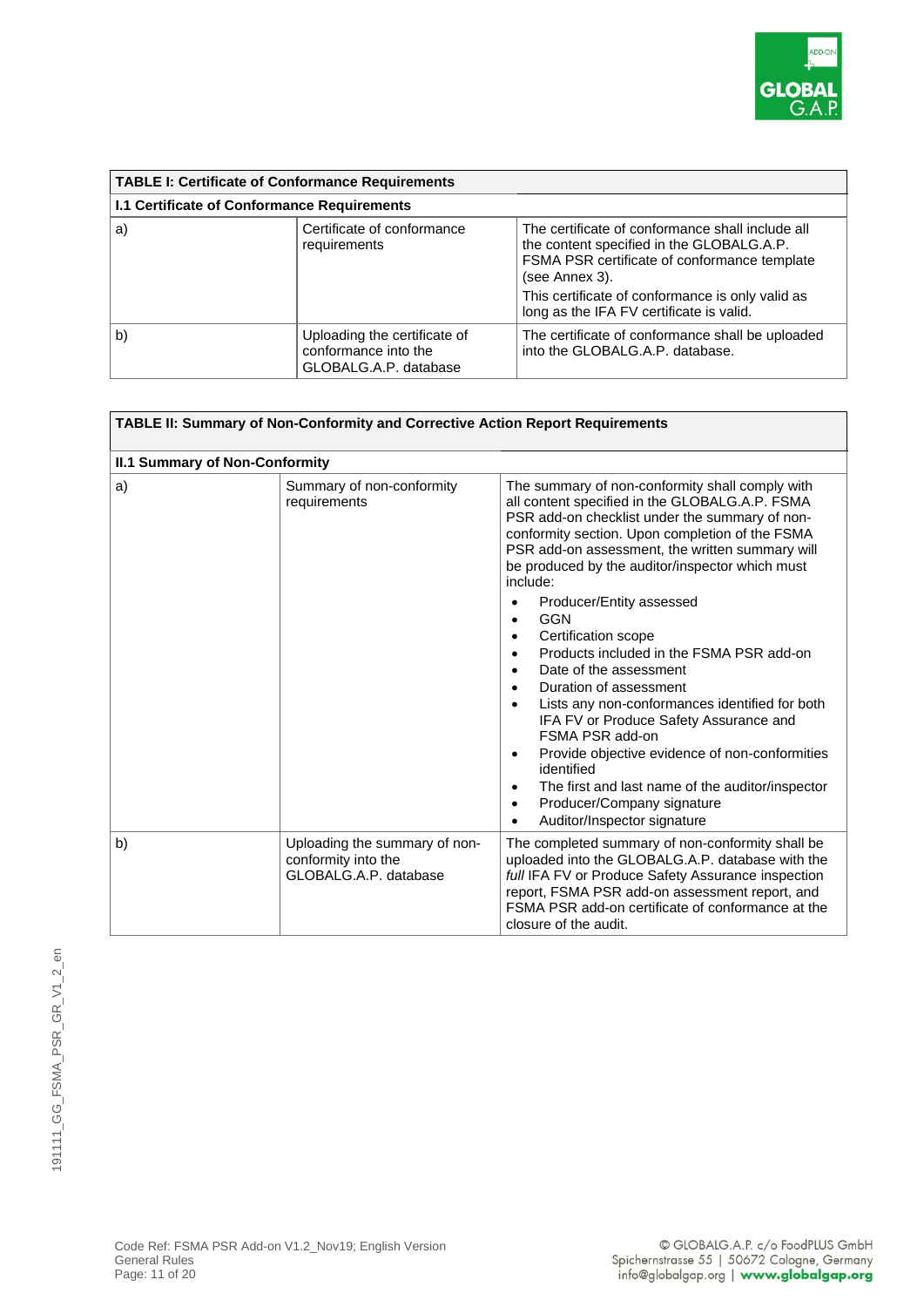

| <b>II.2 Corrective Action Report</b> |                                                                             |                                                                                                                                                                                                                                                                                                                                                                                                                                                                                                                                                                                                                                                                                                                                                                                                                                                                                                                                                                                   |
|--------------------------------------|-----------------------------------------------------------------------------|-----------------------------------------------------------------------------------------------------------------------------------------------------------------------------------------------------------------------------------------------------------------------------------------------------------------------------------------------------------------------------------------------------------------------------------------------------------------------------------------------------------------------------------------------------------------------------------------------------------------------------------------------------------------------------------------------------------------------------------------------------------------------------------------------------------------------------------------------------------------------------------------------------------------------------------------------------------------------------------|
| a)                                   | Corrective action report<br>requirements                                    | The corrective action report shall comply with all<br>content specified in the GLOBALG.A.P. FSMA PSR<br>add-on checklist under the corrective action report<br>section.<br>On completion of the FSMA PSR add-on<br>assessment, the written corrective action report will<br>be produced by the auditor or inspector which<br>include:<br>Producer/Entity assessed<br>$\bullet$<br><b>GGN</b><br>$\bullet$<br>Certification scope<br>$\bullet$<br>Products included in the FSMA PSR add-<br>$\bullet$<br>on<br>Date of the assessment<br>$\bullet$<br>Duration of assessment<br>$\bullet$<br>Lists any non-conformances identified<br>$\bullet$<br>Provides objective evidence of non-<br>$\bullet$<br>conformities identified<br>The objective evidences of implementation<br>$\bullet$<br>of the correction or corrective actions<br>The first and last name of the<br>$\bullet$<br>auditor/inspector<br>Producer/Company signature<br>$\bullet$<br>Auditor/Inspector signature. |
| b)                                   | Uploading the corrective action<br>report into the GLOBALG.A.P.<br>database | $\bullet$<br>The completed corrective action report shall be<br>uploaded into the GLOBALG.A.P. database with the<br>full IFA FV or Produce Safety Assurance inspection<br>report, FSMA PSR add-on assessment report, and<br>FSMA PSR add-on certificate of conformance.<br>Where corrective actions are not required or will not<br>be submitted by the producer, a corrective action<br>report is not required to be uploaded into the<br>GLOBALG.A.P. database, section II.1b of this<br>document applies.                                                                                                                                                                                                                                                                                                                                                                                                                                                                      |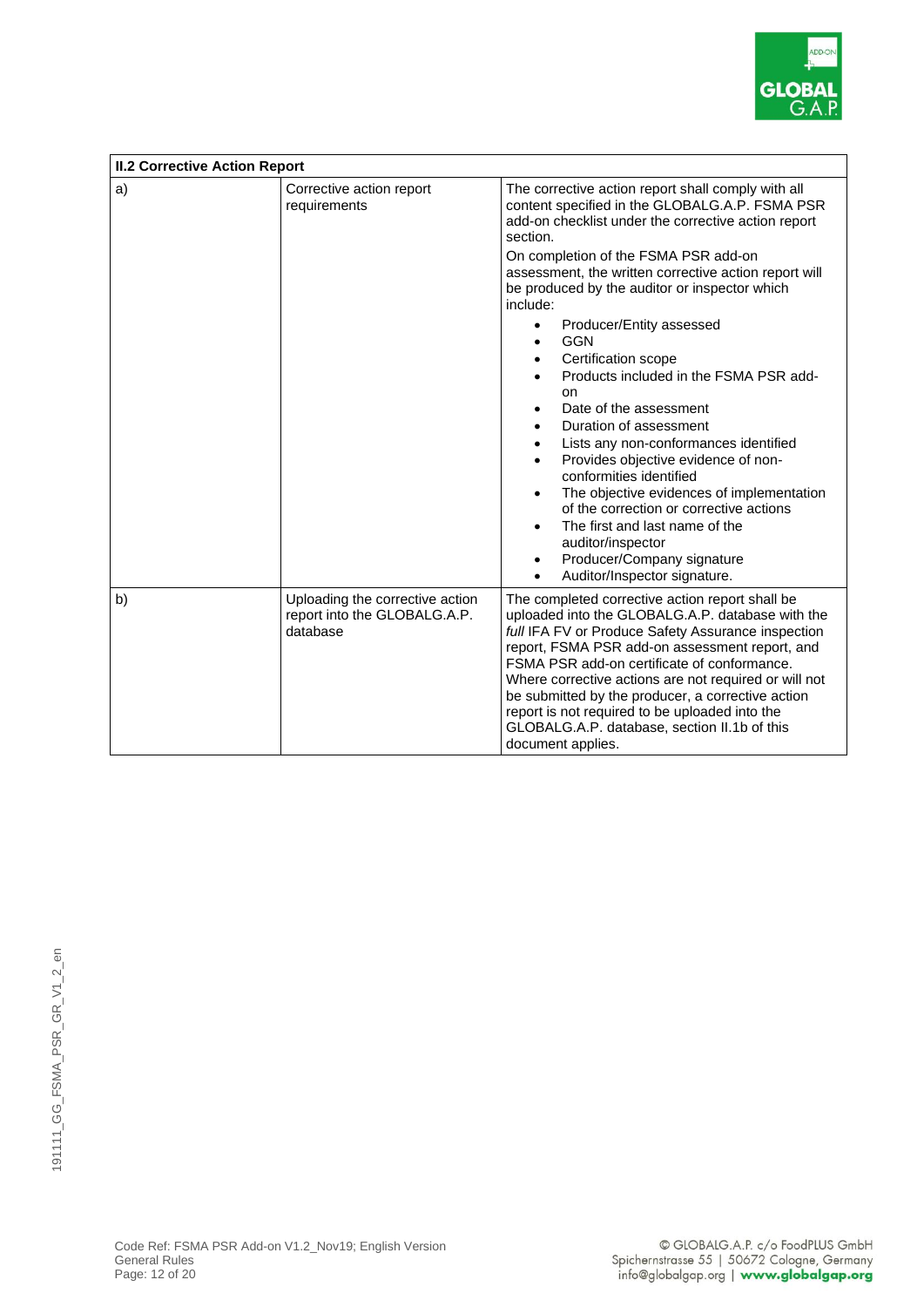

#### **ANNEX 1 – GLOBALG.A.P. FSMA PSR DATA ACCESS RULES**

#### **1 PRODUCER DATA**

Producer data covers all data described in the 'GLOBALG.A.P. General Regulations'.

#### **1.1 Initial Producer Data Setting**

By participating in GLOBALG.A.P. FSMA PSR, the producer grants access of the producer/company data listed below to the respective data access groups. This setting represents the minimum data access setting. The producer or designated farm assurer can extend the access via the GLOBALG.A.P. database application at any time.

**x** = marks that this data is visible to users assigned to the respective data access group.

|                                               | GLOBALG.A.P. staff        | (certification body)<br>Administrator | Public             |
|-----------------------------------------------|---------------------------|---------------------------------------|--------------------|
| Company                                       |                           |                                       |                    |
| Company name                                  | x                         | X                                     | $\mathbf{X}^{(6)}$ |
| Company address <sup>1)</sup>                 | $\mathbf x$               | X                                     |                    |
| Company city                                  | $\mathbf x$               | X                                     | ${\bf x}^{6)}$     |
| Company country                               | $\mathbf x$               | X                                     | $\mathbf{x}$       |
| Company contact information 3)                | $\mathbf x$               | $\mathbf x$                           |                    |
| Company website                               | $\mathbf x$               | $\mathbf x$                           |                    |
| <b>Current GLN/GGN</b>                        | $\mathbf x$               | x                                     | X                  |
| Previous GGN                                  | $\mathbf x$               | $\mathbf x$                           | $\mathbf x$        |
| Legal registration per country                | $\mathbf x$               | X                                     |                    |
| Location <sup>4)</sup>                        | $\boldsymbol{\mathsf{X}}$ | X                                     |                    |
| Contact person (responsible for legal entity) |                           |                                       |                    |
| Contact name 5)                               | $\mathbf x$               | $\mathbf x$                           |                    |
| Contact address <sup>1)</sup>                 | X                         | X                                     |                    |
| Contact city                                  | X                         | X                                     |                    |
| Contact country                               | $\mathbf x$               | $\mathbf{x}$                          |                    |
| Contact information <sup>3)</sup>             | X                         | X                                     |                    |
| <b>PHU/SITE Information</b>                   |                           |                                       |                    |
| Company name and produce handling facility    | X                         | X                                     |                    |
| PHU/SITE address <sup>2)</sup>                | $\mathbf x$               | $\mathbf x$                           |                    |
| PHU/SITE city                                 | $\mathbf x$               | $\mathbf{x}$                          |                    |
| PHU/SITE country                              | X                         | X                                     |                    |
| PHU/SITE contact                              | X                         | X                                     |                    |
| Information <sup>3)</sup>                     |                           |                                       |                    |
| Sub-GLN(s)                                    | X                         | X                                     | X                  |
| Legal registration per country                | X                         | x                                     |                    |
| Location <sup>4)</sup>                        | X                         | x                                     |                    |
| Facility information                          | X                         | $\mathbf x$                           |                    |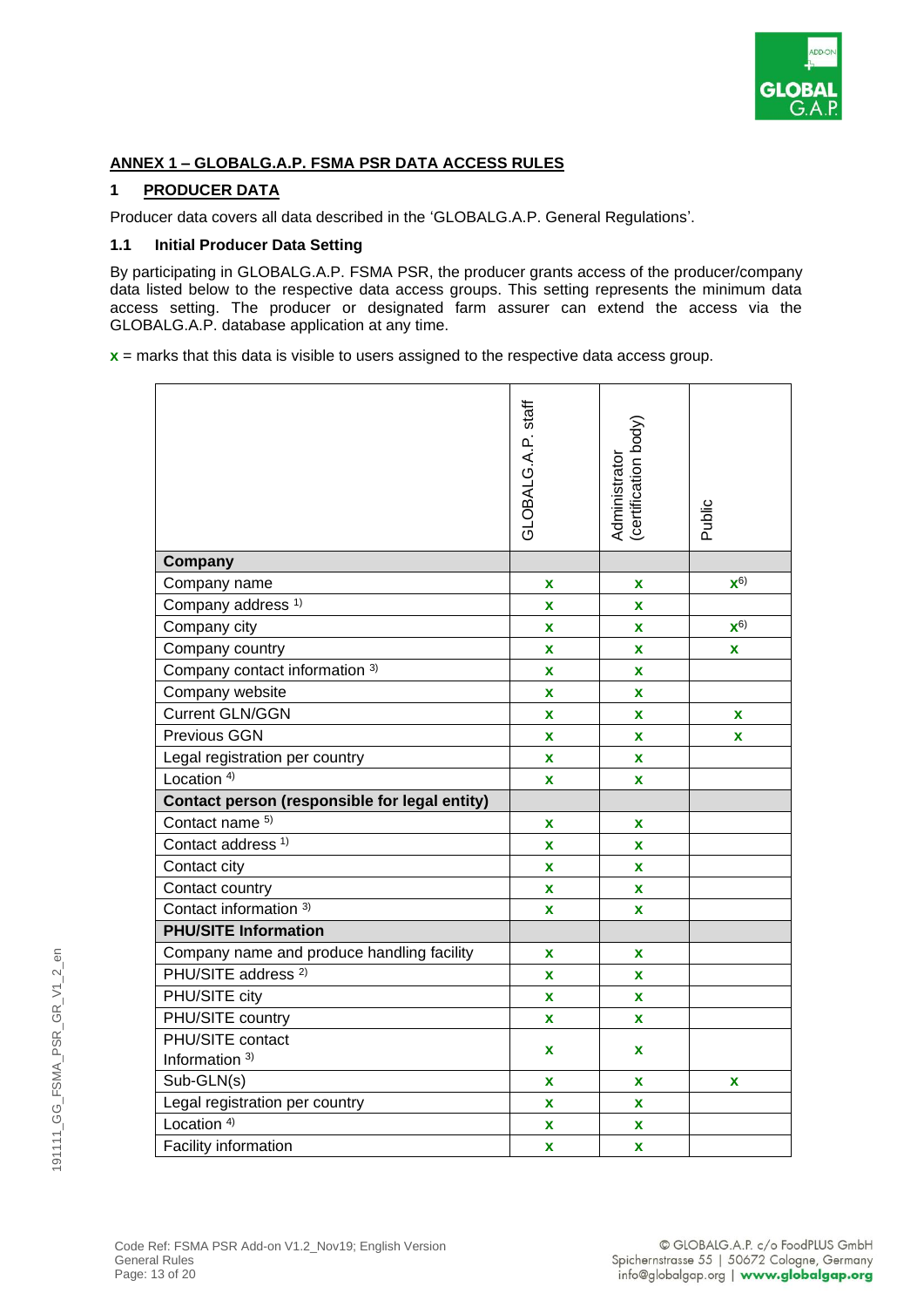

|                                                  | staff<br>GLOBALG.A.P | Administrator<br>(certification body) | Public |
|--------------------------------------------------|----------------------|---------------------------------------|--------|
| <b>Contact person (responsible for PHU/SITE)</b> |                      |                                       |        |
| Contact name <sup>5)</sup>                       | X                    | $\mathbf x$                           |        |
| Contact address <sup>1)</sup>                    | x                    | X                                     |        |
| Contact information 3)                           | x                    | x                                     |        |

<sup>1)</sup> Company and contact address includes: street name and house number, postal address, postal code, federal state.

2) PHU/SITE address includes: street name and number, postal address, postal code.

3) Contact information includes: phone no., fax no., e-mail.

4) Location includes: Northern/Southern + Western/Eastern latitude.

5) Contact name includes: title, first name, and last name.

6) For every legal entity with a product in an active status, data access of the company name, country, and city is granted to the public. This applies to Option 1 as well as for Option 2 producer groups. Producer group members (Option 2) may optionally release the data to the different data access groups.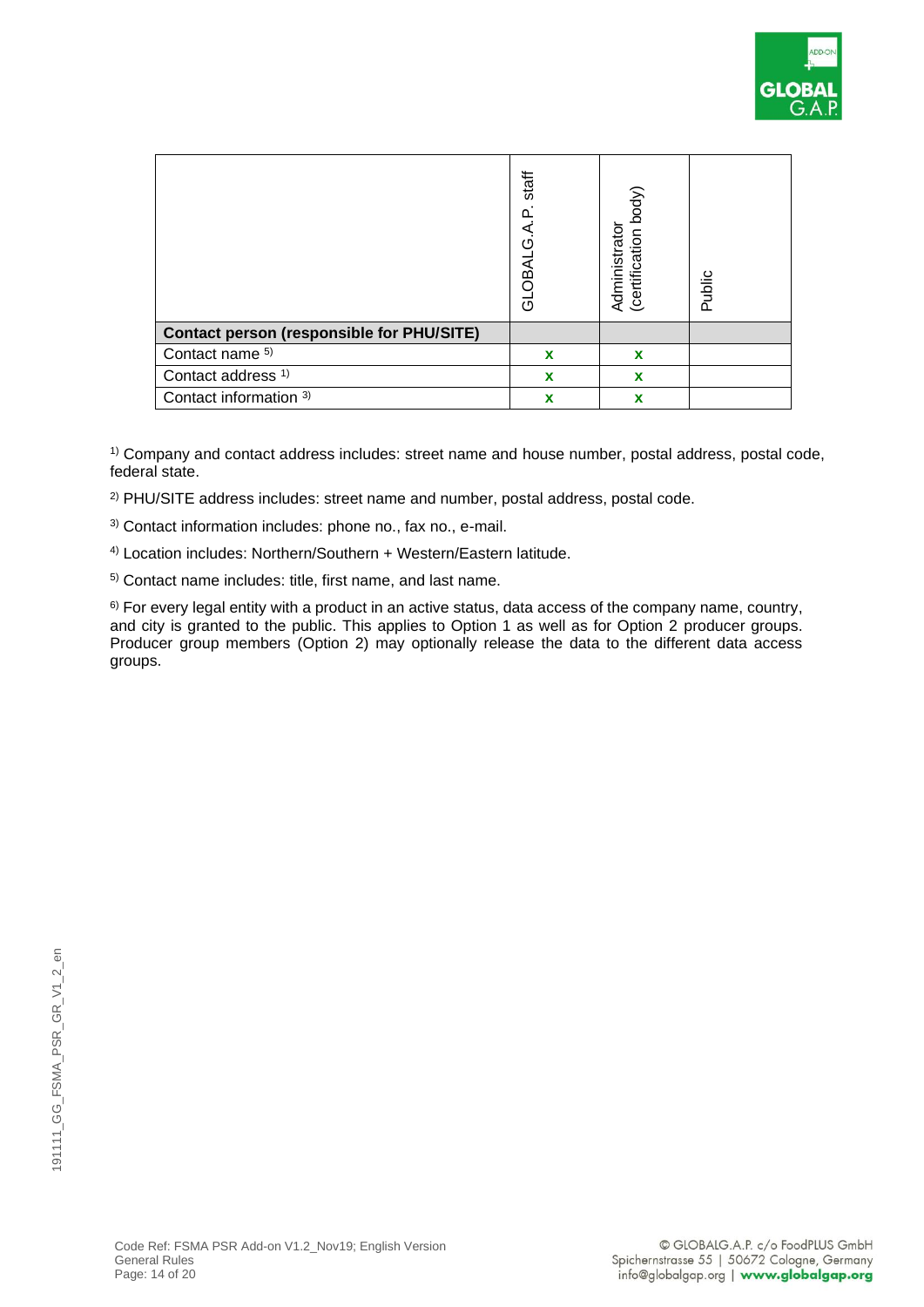

#### **2 PRODUCT DATA**

Product data covers all data described in the 'GLOBALG.A.P. General Regulations'. Product data not explicitly listed in this chapter is not adjustable regarding data access and is transparent as long as the respective product is in a displayable status.

#### **2.1 Initial Product Data Setting**

By participating in the GLOBALG.A.P. FSMA PSR add-on, the producer/company grants access of the product data listed below to the respective data access groups. This setting represents the minimum data access setting. The producer or designated farm assurer can extend the access via the GLOBALG.A.P. database application at any time. For more information on this topic, please see the latest version of the online database manual.

**x** = marks that this data is visible to users assigned to the data access group listed on top.

|                        | staff<br>$\Omega$<br>ۊ<br><b>DBAL</b><br>ಕ | body)<br>Administrator<br>(certification b | Public |
|------------------------|--------------------------------------------|--------------------------------------------|--------|
| <product>(*)</product> |                                            |                                            |        |
| Checklist result 7)    | $\boldsymbol{\mathsf{x}}$                  | X                                          |        |
| Quantity data          | X                                          | X                                          |        |

(\*) This configuration can be set for each product individually or set for modules (scopes/sub-scopes) to cover all products included in that module.

 $7$ ) This includes all documents uploaded that are mentioned in 'Further Specifications'.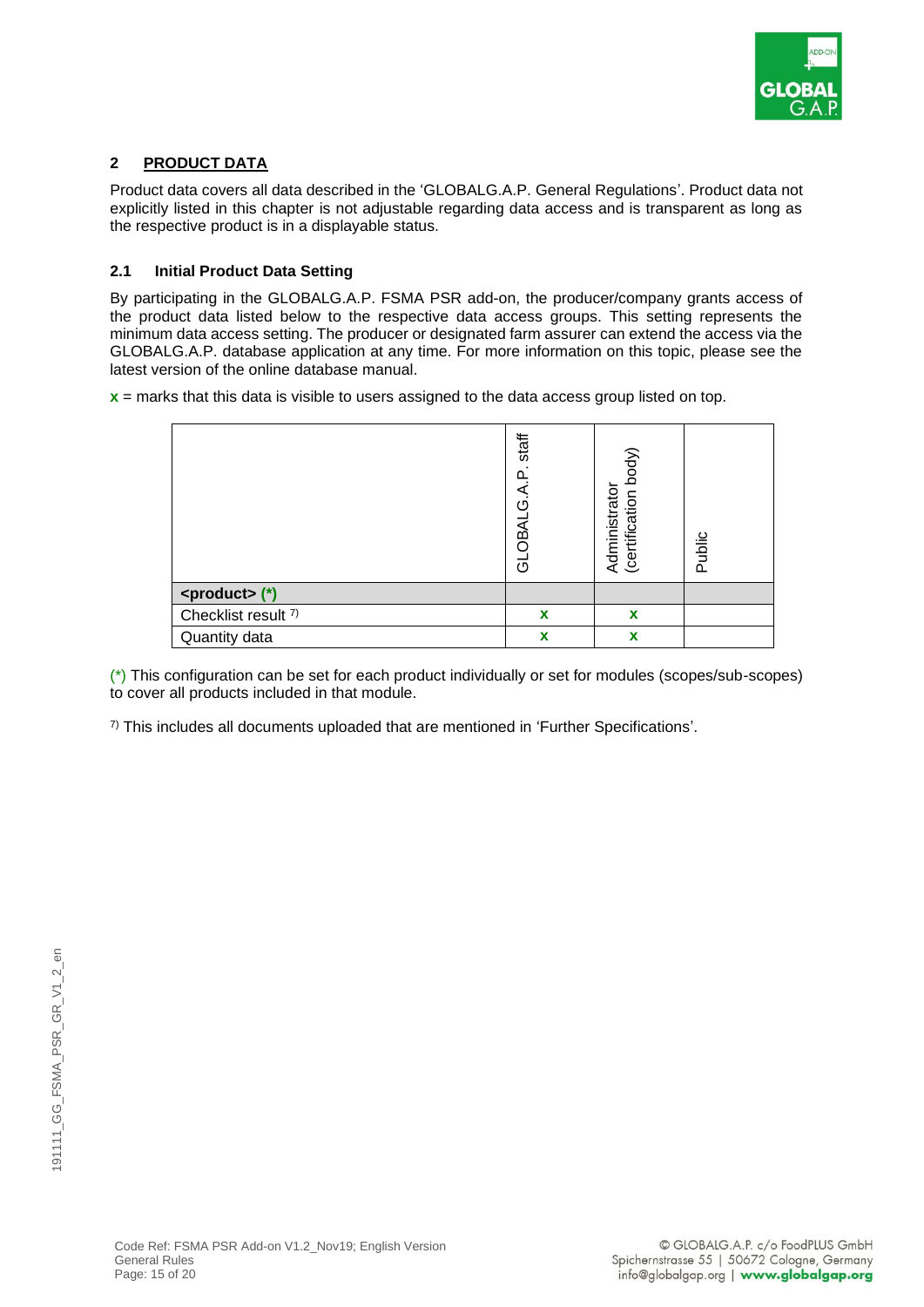

#### **ANNEX 2 – GLOBALG.A.P. FSMA PSR PRODUCER REGISTRATION FEES**

Valid from: 1 April 2018

Option: 1 – individual producer and 2 – producer group Scope: Crops Base Sub-scope: Fruit and Vegetables

#### **1 PRODUCER REGISTRATION FEE FOR PRODUCERS IN USA AND CANADA**

There is no separate and additional registration fee applied to producers in USA and Canada, this fee is inclusive for IFA certified producers in the USA and Canada.

#### **2 PRODUCER REGISTRATION FEE FOR PRODUCERS OUTSIDE OF USA AND CANADA**

| <b>Area under Covered</b><br><b>Production [hectares]</b> |     | <b>Annual Fee</b> | <b>Production [hectares]</b> |      | <b>Area under Non-Covered</b> |  |
|-----------------------------------------------------------|-----|-------------------|------------------------------|------|-------------------------------|--|
|                                                           |     | €19.00            | < 0.1                        |      |                               |  |
| $-<$                                                      | 0.5 | €54.00            | $\geq 0.1$                   | $-<$ | 0.5                           |  |
| $-<$                                                      | 1   | €104.00           | $\geq 0.5$                   | $-<$ | $\overline{2}$                |  |
| $-<$                                                      | 1.5 | €134.00           | $\geq$ 2                     | $-<$ | 5                             |  |
| $\geq 1.5$<br>$-<$                                        | 5   | €218.00           | $\geq 5$                     | $-<$ | 15                            |  |
| $-<$                                                      | 10  | €322.00           | $\geq 15$                    | $-<$ | 100                           |  |
| $\geq 10$<br>$-<$                                         | 30  | €370.00           | $\geq 100$                   | $-<$ | 1,000                         |  |
| $\geq 30$<br>$-<$                                         | 100 | €591.00           | $\geq 1,000 - 5$             |      | 5,000                         |  |
| $\geq 100$<br>$-<$                                        | 500 | €1182.00          | $\geq 5,000 - c$             |      | 10,000                        |  |
| $\geq 500$                                                |     | €2170.00          | $\geq 10,000$                |      |                               |  |

#### **COVERED PRODUCTION\* NON-COVERED PRODUCTION\***

| <b>Annual Fee</b> | <b>Production [hectares]</b> |      |         | <b>Area under Non-Covered</b> | <b>Annual Fee</b> |
|-------------------|------------------------------|------|---------|-------------------------------|-------------------|
| €19.00            | < 0.1                        |      |         |                               | €9.00             |
| €54.00            | $\geq 0.1$                   | $-<$ |         | 0.5                           | €22.00            |
| €104.00           | $\geq 0.5$                   |      | $\prec$ | 2                             | €40.00            |
| €134.00           | $\geq$ 2                     |      | $\prec$ | 5                             | €64.00            |
| €218.00           | $\geq 5$                     | $-<$ |         | 15                            | €109.00           |
| €322.00           | $\geq 15$                    | $-<$ |         | 100                           | €193.00           |
| €370.00           | $\geq 100$                   | $-<$ |         | 1,000                         | €325.00           |
| €591.00           | $\geq$ 1,000 - <             |      |         | 5,000                         | €591.00           |
| €1182.00          | $\geq 5,000 - c$             |      |         | 10,000                        | €1182.00          |
| €2170.00          | $\geq 10,000$                |      |         |                               | €2170.0           |

\* Covered crop is primarily intended to mean "produced in a greenhouse". A crop is considered "covered" when it is grown beneath or within a structure. Any other form of production is considered "non-covered crop". For further details, see the section 'Definitions' of the GLOBALG.A.P. fee table.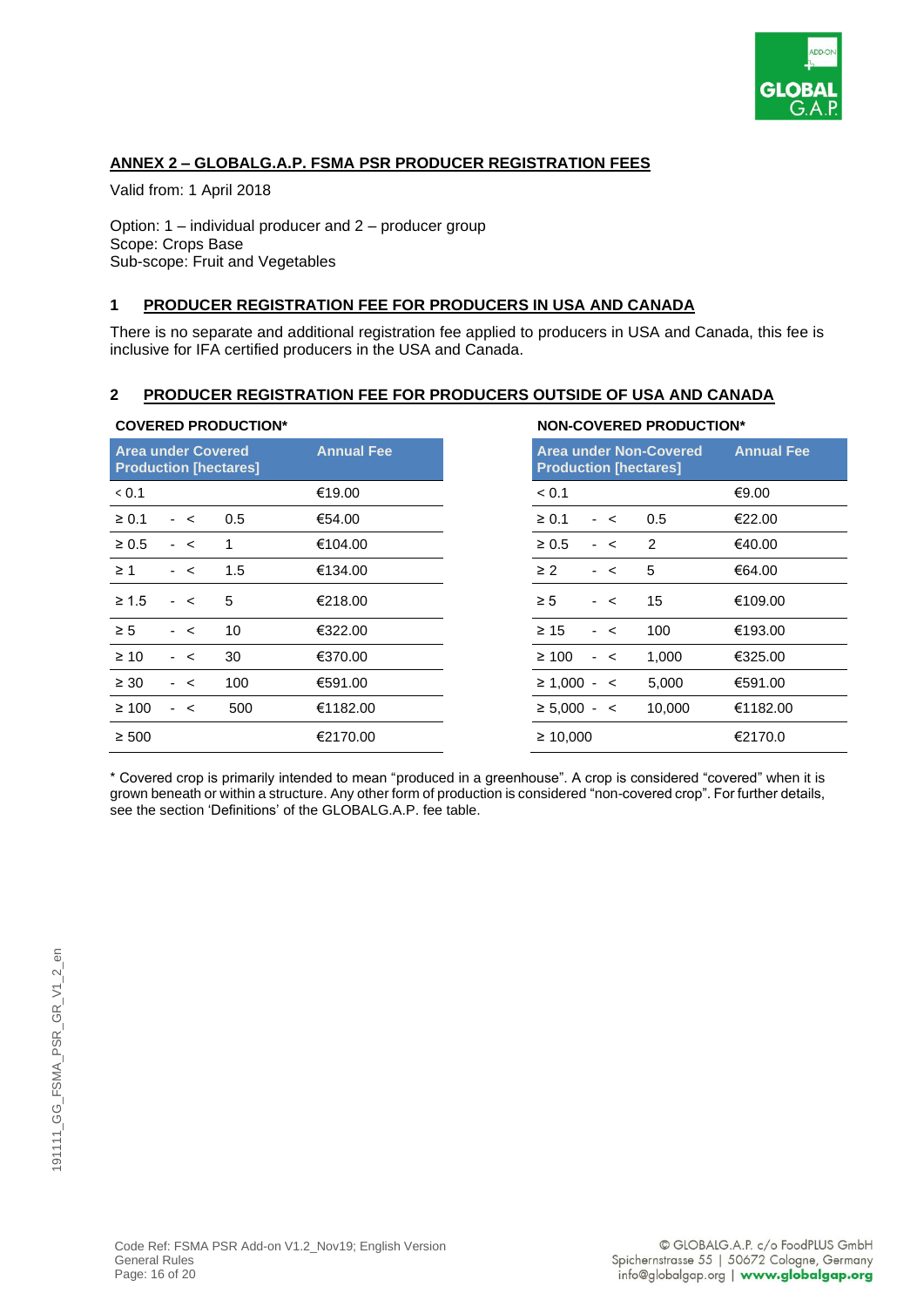

#### **ANNEX 3 – CERTIFICATE OF CONFORMANCE TEMPLATE FOR FSMA PSR ADD-ON**

**CB logo<sup>1</sup>**

**GGN Number: GGN\_xxxxxxxxxxxxxxxxxxxx<sup>2</sup>** Registration number of company (from CB) xxxxxxxx<sup>3</sup>

### **CERTIFICATE OF CONFORMANCE**

according to

#### **GLOBALG.A.P. Food Safety Modernization Act Produce Safety Rule Add-on**

version xx <sup>4</sup> issued to

company/producer company name, address <sup>5</sup>

#### **Country of production/company location <sup>6</sup>**

The certification body [company name] declares that the company has been assessed against the addon version mentioned above.

| Product(s) $7$ | <b>Production Area</b><br>covered under<br><b>FSMA PSR<sup>8</sup></b> | <b>Product Handling</b><br>inspected for FSMA<br>PSR <sup>9</sup> |
|----------------|------------------------------------------------------------------------|-------------------------------------------------------------------|
|                |                                                                        |                                                                   |
|                |                                                                        |                                                                   |
|                |                                                                        |                                                                   |

| Date of Issuing (printing date): dd/mmm/yyyy <sup>10</sup> |
|------------------------------------------------------------|
| Valid from: dd/mmm/yyyy <sup>11</sup>                      |
| Valid to: $dd/mmm/yyy^{12}$                                |

|  | $\frac{1}{2}$ Authorized by <sup>13</sup> |                                                           |  |
|--|-------------------------------------------|-----------------------------------------------------------|--|
|  |                                           | Date of certification decision: dd/mmm/yyyy <sup>14</sup> |  |

*Conformance with the FSMA PSR add-on is not an assurance or guarantee of FSMA compliance. Legal compliance can only be determined by a regulatory authority, such as the United States Food and Drug Administration. This certification is based on observations during the assessment regarding the standards established by the FSMA PSR add-on. No certification can provide an assurance that all food produced by the assessed operation is safe for consumption.***<sup>15</sup>**

This certificate of conformance is only valid as long as the IFA Fruit and Vegetable certificate is valid. **16**

**The current status of this certificate of conformance is always displayed at: http://www.globalgap.org/search<sup>17</sup>**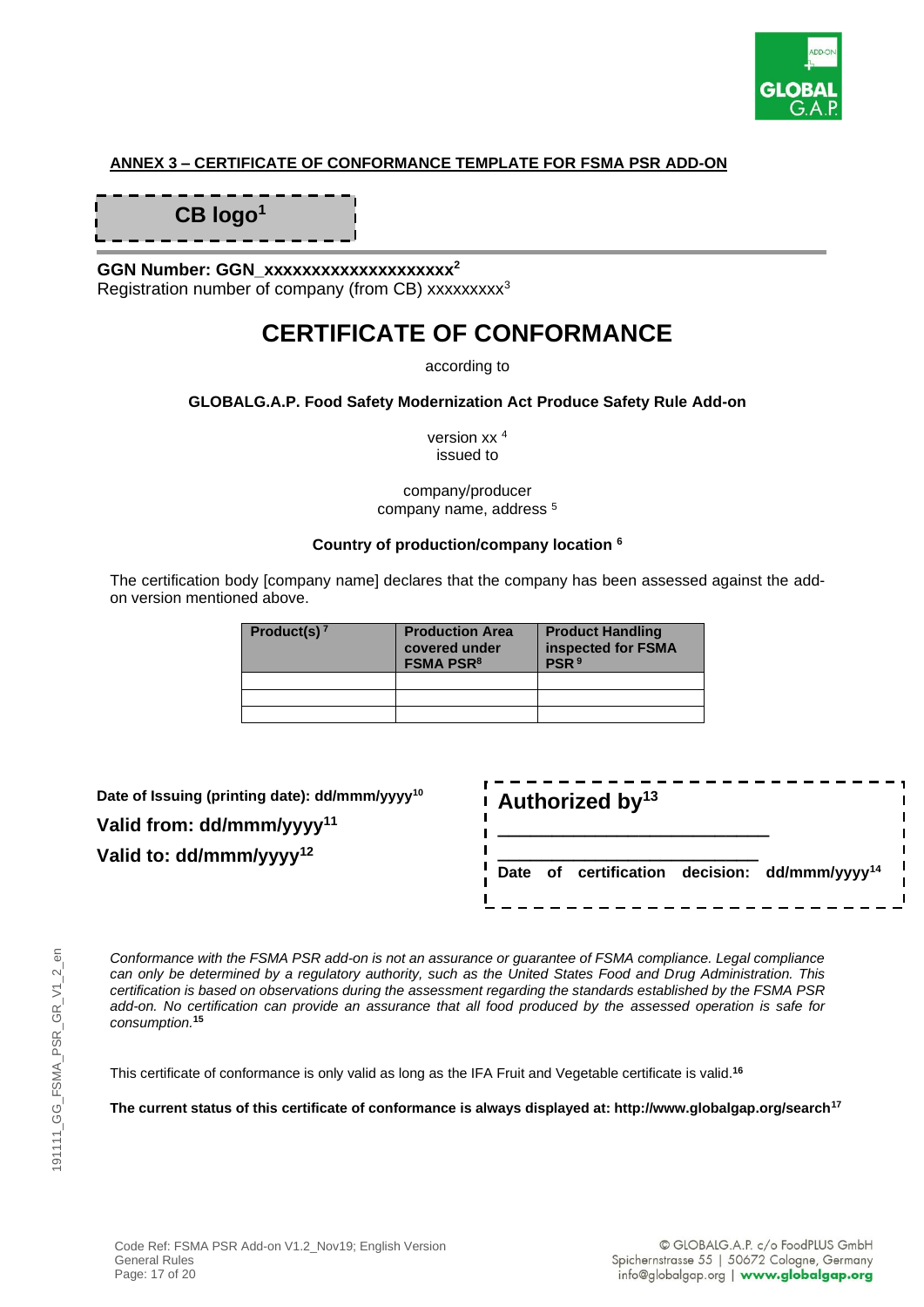

#### **Notes**

The certificate of conformance shall be in English. The CB may add a second language in the certificate.

- <sup>1</sup> Certification body (CB) logo shall appear on all certificates of conformance.
- <sup>2</sup> GLOBALG.A.P. Number (GGN) shall appear on all certificates of conformance. In case a certificate holder owns a Global Location Number (GLN), this number shall replace the GGN.
- <sup>3</sup> The registration number of a company/producer or producer group, which is assigned by the CB *may* (voluntary) appear on the certificate of conformance. It consists of the CB-Short and a number (with exactly one space character between, CB-Short xxxxxxxxxxx)
- <sup>4</sup> Please enter "GLOBALG.A.P. Food Safety Modernization Act Produce Safety Rule add-on version x.x". Always mention the version used.
- Name of the certificate holder and the address shall be printed on the paper certificate of conformance.
- <sup>6</sup> Country of the company location.
- <sup>7</sup> Products mentioned in the FSMA PSR add-on certificate of conformance shall be listed on the IFA FV certificate.
- <sup>8</sup> Production area FSMA PSR "covered" (in ha) shall be included per product.
- Product handling assessed for FSMA PSR: Produce handling inclusion in the FSMA PSR add-on is dependent on whether the handling activities performed are within the "farm" definition and meet the product and ownership criteria for either a primary or secondary activities farm. For definitions and examples, see: <https://www.fda.gov/food/guidanceregulation/guidancedocumentsregulatoryinformation/ucm517567.htm> Where the product handling facility does not meet the definition of a "farm" and the facility is potentially subject to the FSMA Preventive Controls for Human Food Rule, enter "no" to specify that produce handling was *not* inspected as a part of the FSMA PSR add-on assessment, whether or not produce handling was inspected as a part of the IFA inspection. If product handling IS included in FSMA PSR add-on, indicate whether it takes place in-field ("in-field") or in a facility ("facility") or both ("in-field + facility").
- <sup>10</sup> Date of issue is the printing date of the paper certificate of conformance. It shall be added to the first page of the certificate of conformance and to the Annex to connect each other. dd/mmm/yyyy format is prescribed for international acceptance and understanding. Example: 03/MAR/2018
- <sup>11</sup> The certificate of conformance "Valid from" date defines the beginning of a conformity cycle.
- <sup>12</sup> The certificate of conformance "Valid to" date is the expiry date of the validity.
- <sup>13</sup> The first and the last name of the person who has authorized the certificate of conformance shall be written in block letters. This person must sign the certificate of conformance.
- <sup>14</sup> "Date of certification decision" shall appear on certificate of conformance and shall be the certification decision date of the IFA FV certificate.
- <sup>15</sup> This statement shall be added to the certificate of conformance: "*Conformance with the FSMA PSR add-on is not an assurance or guarantee of FSMA compliance. Legal compliance can only be determined by a regulatory authority, such as the United States Food and Drug Administration. This certification is based on observations during the assessment regarding the standards established by the FSMA PSR add-on. No certification can provide an assurance that all food produced by the assessed operation is safe for consumption."*
- <sup>16</sup> This note ("*This certificate of conformance is only valid as long as the IFA FV certificate is valid*") shall be added to the paper certificate of conformance to point out that the PSR add-on module assessment relies on a GLOBALG.A.P. IFA FV certificate.
- 17 "*The current status of this certificate of conformance is always displayed at:<http://www.globalgap.org/search>*" shall be added to the paper certificate of conformance to point out that only a validation in the GLOBALG.A.P. database proves the current status of the certificate of conformance.

 $\epsilon$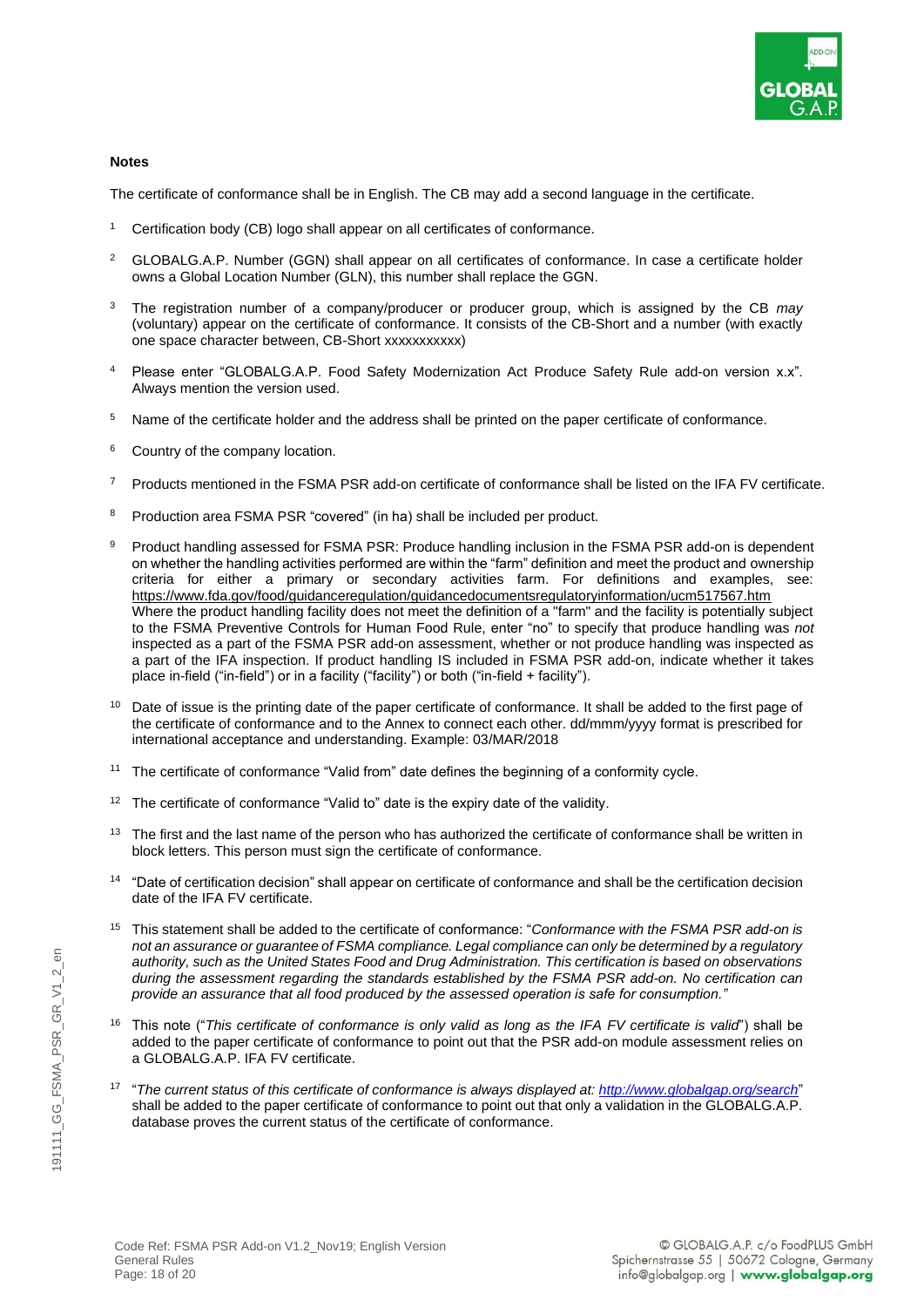

#### **VERSION/EDITION UPDATE REGISTER**

| <b>New Document</b>               | <b>Replaced Document</b>                   | Date of<br><b>Publication</b> | <b>Description of Modifications</b>                                                                                                                                                                                                                                                                                                                                                                                                                                                                                                                                                                                                                                                                                                                                                                                                                                                                                                                                                                        |
|-----------------------------------|--------------------------------------------|-------------------------------|------------------------------------------------------------------------------------------------------------------------------------------------------------------------------------------------------------------------------------------------------------------------------------------------------------------------------------------------------------------------------------------------------------------------------------------------------------------------------------------------------------------------------------------------------------------------------------------------------------------------------------------------------------------------------------------------------------------------------------------------------------------------------------------------------------------------------------------------------------------------------------------------------------------------------------------------------------------------------------------------------------|
| 180608_GG_FSMA_<br>PSR_GR_V1_0_en | 180417_DRAFT_GG_<br>FSMA_GR_V1_0_IF_<br>en | 8 June 2018                   | 1.1 Claims: changed certification to standard<br>4.2 added requirements of Parallel Production and<br>Ownership<br>5.2 b i) added: within 3 months after release in the<br>inspector's language.<br>Changed 'certificate of compliance' to 'certificate of<br>conformance':<br>6.1d<br>$\bullet$<br>6.5<br>$\bullet$<br>Any<br>additional<br>rule/requirement<br>$\bullet$<br>not<br>mentioned in this document<br>Table I: Certificate Requirements<br>TABLE II: added:<br>Producer/Entity assessed,<br>$\bullet$<br>GGN,<br>$\bullet$<br>certification scope,<br>$\bullet$<br>Producer/Company signature, and<br>$\bullet$<br>Auditor/Inspector signature.<br>$\bullet$<br>II.2 CAR added:<br>Producer/Entity assessed,<br>$\bullet$<br>GGN,<br>$\bullet$<br>certification scope,<br>$\bullet$<br>products included in the FSMA PSR Add-o<br>$\bullet$<br>Producer/Company signature, and<br>Auditor/Inspector signature,<br>Annex 1: Changed 7.2 to "Further Specifications"<br>Deleted Annex 4         |
| 190215_GG_FSMA_<br>PSR_GR_V1_1_en | 180608_GG_FSMA_<br>PSR_GR_V1_0_en          | 15 February<br>2019           | 1 Table - changed data access information,<br>removed add-on observer<br>4.3.2 - added explanation of how the add-on can<br>exclude IFA FV certified commodities<br>5.2.i - improved wording<br>5.2.1.b - changed desk review assessment date<br>5.2.2.a, b, d - added Option 2 explanations6.1.d -<br>Summary of Non-Conformity is optional to upload<br>where corrective actions are not required. Deleted 5-<br>day rule for upload.<br>Further Specifications: DAR - removed reference to<br><b>FSMA Observers</b><br>Further Specifications: Inspector Qualifications -<br>added PSA training information and resource<br>Further Specifications - additional rule/requirement<br>document upload to GLOBALG.A.P. database<br>requires full IFA audit report. CB required to send<br>documents to certificate holder.<br>Table II.1 - clarification of Summary of Non-<br>Conformity requirements.<br>Annex 1 - removed Data Access Group FSMA<br>Observer Group<br>Annex 2 - removed discount levels |